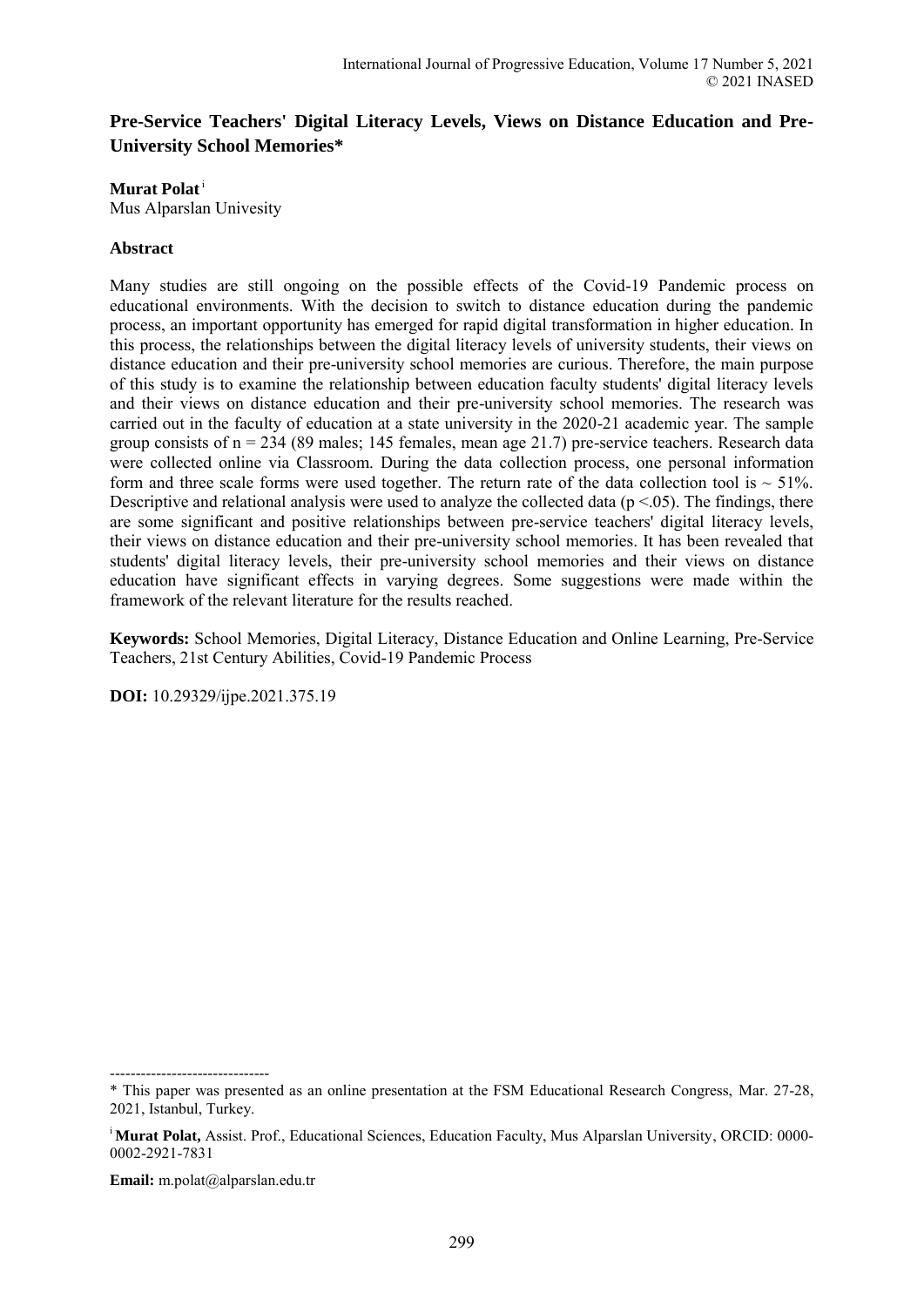## **INTRODUCTION**

For pre-service teachers, pre-university school memories form an academically important preexperience in terms of future learning experiences. This pre-experience has several defining features for their future professional career. In terms of pre-service teachers, these determinants may have positive as well as negative effects in the future. According to Kaya (2018), pre-service teachers' future academic and professional understanding is not independent from their academic background / school memories (Kaya, 2018). This reality also plays an important role in the process of emerging teacher identities after pre-service teachers start their profession (Heikkilä, Uusiautti, & Määttä, 2012). Rothenberg (1994) emphasizes that school memories can be a remarkable way of providing insight into teachers' development and professional behavior. In this context, Arwas and Flum (2020) argue that the teacher-student relationship in past school memories has a long-term effect on students' identity formation.

#### **Literature Review**

In order to see the current situation on the subject more clearly, many studies of different types are encountered in the literature. For example, in a study conducted by Miller and Shifflet (2016) on primary school pre-service teachers, they revealed the power of early school memories for pre-service teachers.

Miller and Shifflet (2016) asked primary school pre-service teachers to write down their primary school memories and reflect on the meaning of these memories together with the course material. In this case, it was observed that the early school memories that the students had creating the teaching self they wanted and / or fear were effective. It has even been revealed that some pre-service teachers with negative school memories noticed some contrasts between these memories and the effective teaching practices learned in the lesson. Some pre-service teachers were able to define a more positive learning experience when they compared their past good school memories with current practices. So, it can be stated that studies on school memories have a high potential to gain a deep perspective on educational environments.

It is understood that school memories have important reflections on the social development of individuals. These reflections can pave the way for participant-oriented and historical thinking about the social dimensions of education (Lahelma, 2002; Tanggaard & Nielsen, 2013). Thus, an environment can be provided for the often-unheard voices of the daily life cycle at school. That is, it may lead to a special emphasis on the everyday and relational aspects of school education.

Sonu (2020), with a Foucaulty's point of view, drew attention to the fact that the analysis of school memories can shed light on the complex network of social problems, especially racism. In other words, school memories according to Meda and Viñao (2017); It can also be used to explore social perception of education and training. So, increasing research on school memories may reveal the effective social and cultural dimensions of the historical phenomenon. It can also help us identify the reasons behind some stereotypes / routines that still surround the school.

But, there are some studies in the literature that deal with school memories from the perspective of parents. For example, Räty (2010) sees parents' school memories as an experiencebased component of their attitudes towards education. In this context, parents with positive school memories are more satisfied with their children's school life than those with negative school memories. Başaran and Yıldırım (2017) found that parents' school memories differ according to their education level. In this sense, it can be stated that the school memories of students 'parents have a partial effect on the positive or negative formation of students' school memories.

Smith et al. (2003) found that especially students' negative school memories can affect their future professional lives. For example, students who have negative school memories of school bullying are at risk of future workplace victimization. It has even been suggested that students with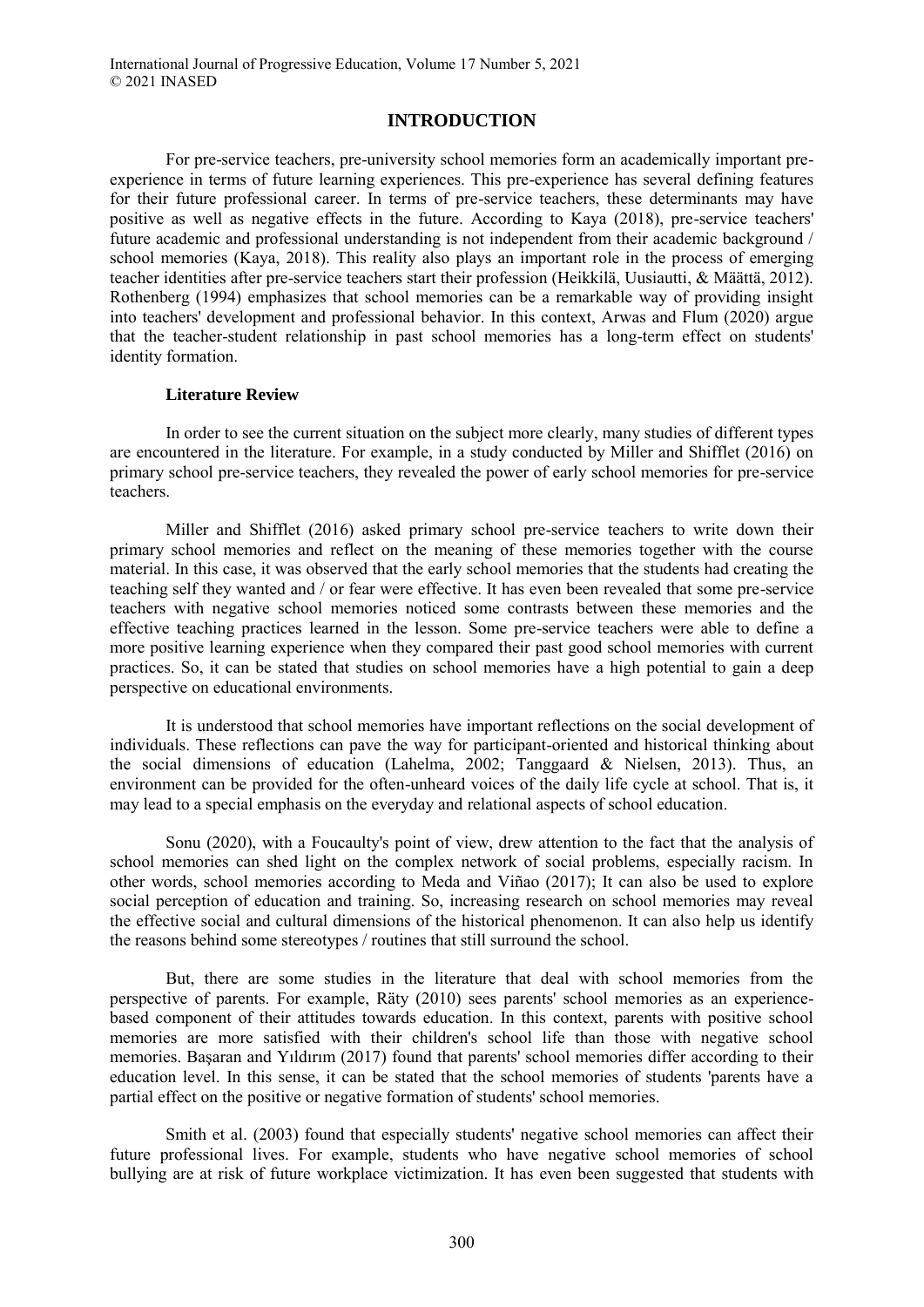memories of school who are unable to cope with bullying or who try to make fun of bullying are at greater risk in the workplace.

Today, it is possible to add university students' early acquaintance with technology among the factors affecting studies on the importance of school memories for students. In this context, it is necessary to consider the concepts of digital literacy and digital nativity, which are 21st century skills (Arabacı & Polat, 2013; Nawaz & Kundi, 2010). It is a predictable situation that especially digital literacy has become an important part of pre-university school memories among pre-service teachers, as it is for students at other school levels in today's conditions.

Since 1924 in Turkey, the developments occurring in distance education is necessary to keep in mind. In this process, there are changes in both technology and student structure in higher education. Distance education, especially on the internet, has become popular (Akdemir, 2011). Thus, the presence of a digital transformation in education in Turkey is accepted. In this respect, it is stated that there is a great need for projects that will increase the digital literacy competence of students (Karabacak & Sezgin, 2019). Because, as Zan et al. (2021) said, digital literacy skills come to the fore for university students to have the digital literacy level that will meet the needs of the 21st century, representing the qualified human resources of countries. Tejedor et al. (2020) point out that in the century we live in, it is almost necessary to guarantee a set of skills and competencies that integrate digital literacy into the existing higher education system in higher education.

It is observed that the digital transformation and digital literacy process in higher education has accelerated further with the effect of the Covid-19 pandemic process. Especially in this period, researches trying to examine the open and distance education process (Can, 2020; Durak, Çankaya & İzmirli, 2020) are also common. Yet, in this process, according to List (2019), it is important to examine the contexts that reveal the digital literacy of prospective teachers in more detail. In this context, it has been observed that there are not enough studies to shed light on a possible relationship between pre-service teachers' views on digital literacy and distance education and their pre-university school memories.

This observation makes up the main motivation of this research. So, the purpose of this study is to explore the relationships between pre-service teachers' views on digital literacy and distance education during the pandemic process and their pre-university school memories. The main subproblems that the research seeks to answer are as follows:

- What are the pre-service teachers' digital literacy levels, their views on distance education and their pre-university school memories?
- Are there any significant relationships between prospective teachers 'demographic characteristics (gender, grade level, parents' educational status, number of siblings, registered program) and their digital literacy levels, their views on distance education and their pre-university school memories?
- Are there any direct relationships / effects between prospective teachers' digital literacy levels and their views on distance education and their pre-university school memories?

# **MATERIAL AND METHODS**

#### **Research Model**

In this study, cross-sectional and relational scanning patterns were used together. The aim of the cross-sectional survey is to reveal an instantaneous picture of the sample group (Özdemir, 2015). The purpose of relational screening is to discover possible relationships between pre-service teachers' digital literacy level, their views on distance education and their pre-university school memories. In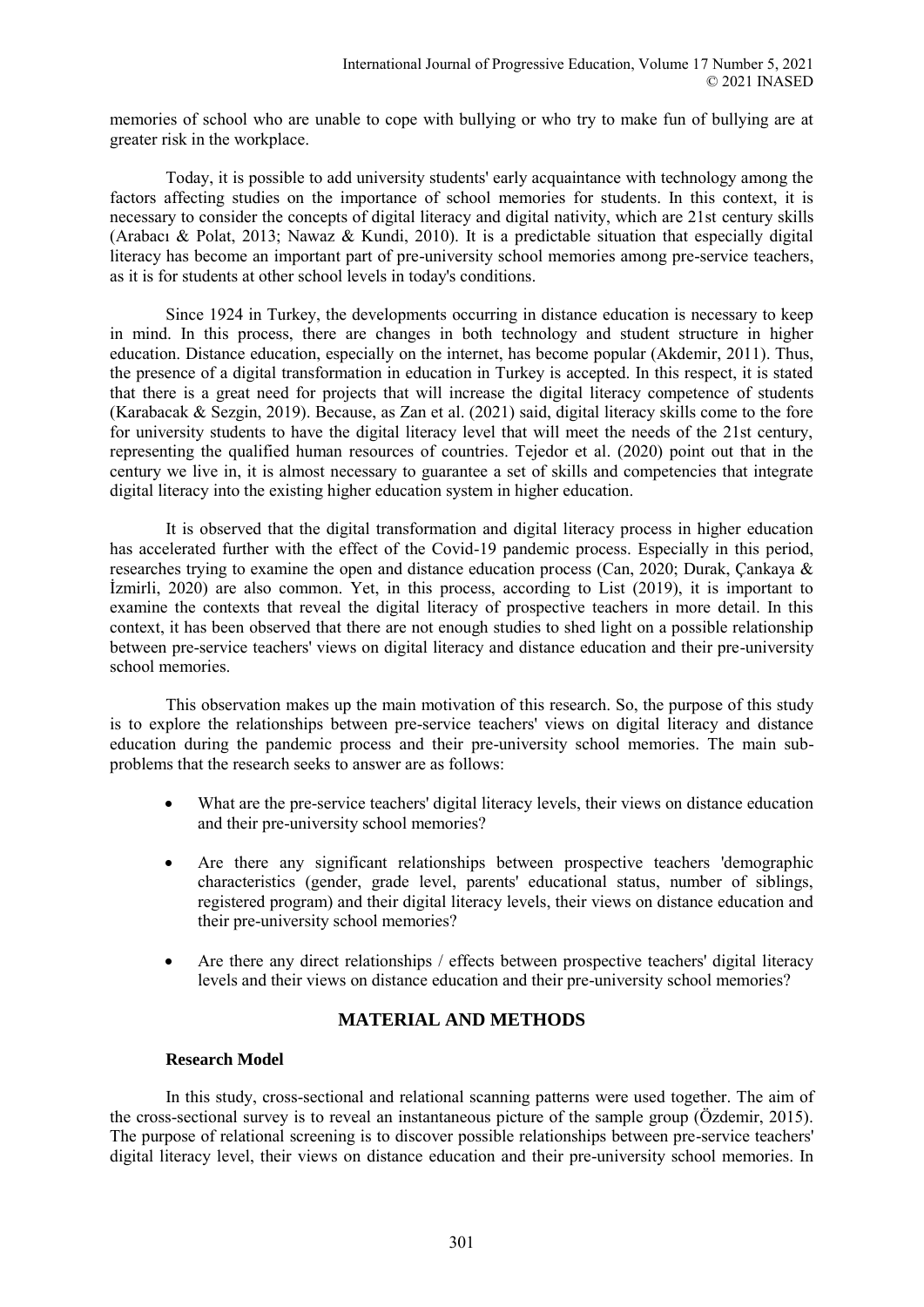other words, it is to understand the nature of the relationship between these variables (such as whether there is a change together or what is its degree) (Fraenkel & Wallen, 2009; Karasar, 2005).

#### **The Population and Sample**

During the 2020-21 academic research universe constitute the faculty of education students who are at a state university in Turkey. The sample group of the study consists of  $n = 234$  teacher candidates. The sample group was determined by appropriate / accidental sampling. This method of sampling is preferred because the sample can be selected from an accessible universe due to time, labor and money (Büyüköztürk & Diğ., 2017). The average age of the teacher candidates participating in the study is 21.7. The demographic information of the sample group is shared in Table 1.

| Variables                                                                                   |                                                                                                                                                                                                                                                                                                                                                                                                                                                                                                                                                                                                                                                                                                                                                                                                                                                                                                                                     | Male                                                                                                                                                                    | Female | f  | $\frac{0}{0}$ |
|---------------------------------------------------------------------------------------------|-------------------------------------------------------------------------------------------------------------------------------------------------------------------------------------------------------------------------------------------------------------------------------------------------------------------------------------------------------------------------------------------------------------------------------------------------------------------------------------------------------------------------------------------------------------------------------------------------------------------------------------------------------------------------------------------------------------------------------------------------------------------------------------------------------------------------------------------------------------------------------------------------------------------------------------|-------------------------------------------------------------------------------------------------------------------------------------------------------------------------|--------|----|---------------|
|                                                                                             | Elementary mathematics                                                                                                                                                                                                                                                                                                                                                                                                                                                                                                                                                                                                                                                                                                                                                                                                                                                                                                              | 21                                                                                                                                                                      | 17     | 38 | 16.4          |
| Programs<br>Grade Level<br><b>Mother Education Status</b><br><b>Father Education Status</b> | Science                                                                                                                                                                                                                                                                                                                                                                                                                                                                                                                                                                                                                                                                                                                                                                                                                                                                                                                             | $\theta$                                                                                                                                                                | 1      | 1  | 0.4           |
|                                                                                             | English<br>19<br>25<br>6<br>Pre-school<br>18<br>48<br>66<br>Guidance and psychological counseling<br>3<br>11<br>14<br>27<br>Elementary school teacher<br>29<br>57<br>Social studies teacher<br>7<br>17<br>24<br>3<br>9<br>Turkish language teaching<br>6<br>48<br>71<br>119<br>1st grade<br>2nd grade<br>14<br>21<br>6<br>3rd grade<br>20<br>35<br>53<br>4th grade<br>14<br>25<br>39<br>28<br>Primary school<br>53<br>80<br>High school<br>13<br>17<br>4<br><b>Illiterate</b><br>107<br>45<br>61<br>Middle school<br>7<br>13<br>20<br>Graduated from a Universty<br>5<br>9<br>4<br>41<br>51<br>92<br>Primary school<br>$\overline{c}$<br>$\theta$<br>2<br>Postgraduate<br>32<br>High school<br>14<br>46<br><b>Illiterate</b><br>21<br>27<br>6<br>Middle school<br>19<br>15<br>34<br>Graduated from a Universty<br>12<br>20<br>32<br>18<br>Between 1-3<br>47<br>66<br>91<br>Between 4-6<br>41<br>50<br>7 and above<br>27<br>47<br>74 |                                                                                                                                                                         | 10.8   |    |               |
|                                                                                             |                                                                                                                                                                                                                                                                                                                                                                                                                                                                                                                                                                                                                                                                                                                                                                                                                                                                                                                                     | 28.2<br>6<br>24.4<br>10.3<br>3.8<br>50.9<br>9<br>23.5<br>16.7<br>34.6<br>7.3<br>45.7<br>8,5<br>3.8<br>39.3<br>0.9<br>19.7<br>11.5<br>15<br>13,7<br>28.2<br>38,9<br>31.6 |        |    |               |
|                                                                                             |                                                                                                                                                                                                                                                                                                                                                                                                                                                                                                                                                                                                                                                                                                                                                                                                                                                                                                                                     |                                                                                                                                                                         |        |    |               |
|                                                                                             |                                                                                                                                                                                                                                                                                                                                                                                                                                                                                                                                                                                                                                                                                                                                                                                                                                                                                                                                     |                                                                                                                                                                         |        |    |               |
| Number of Siblings                                                                          |                                                                                                                                                                                                                                                                                                                                                                                                                                                                                                                                                                                                                                                                                                                                                                                                                                                                                                                                     |                                                                                                                                                                         |        |    |               |
|                                                                                             |                                                                                                                                                                                                                                                                                                                                                                                                                                                                                                                                                                                                                                                                                                                                                                                                                                                                                                                                     | 2<br>1.3<br>3<br>1                                                                                                                                                      |        |    |               |
|                                                                                             |                                                                                                                                                                                                                                                                                                                                                                                                                                                                                                                                                                                                                                                                                                                                                                                                                                                                                                                                     |                                                                                                                                                                         |        |    |               |
|                                                                                             |                                                                                                                                                                                                                                                                                                                                                                                                                                                                                                                                                                                                                                                                                                                                                                                                                                                                                                                                     |                                                                                                                                                                         |        |    |               |
|                                                                                             |                                                                                                                                                                                                                                                                                                                                                                                                                                                                                                                                                                                                                                                                                                                                                                                                                                                                                                                                     |                                                                                                                                                                         |        |    |               |
|                                                                                             |                                                                                                                                                                                                                                                                                                                                                                                                                                                                                                                                                                                                                                                                                                                                                                                                                                                                                                                                     |                                                                                                                                                                         |        |    |               |
|                                                                                             |                                                                                                                                                                                                                                                                                                                                                                                                                                                                                                                                                                                                                                                                                                                                                                                                                                                                                                                                     |                                                                                                                                                                         |        |    |               |
|                                                                                             |                                                                                                                                                                                                                                                                                                                                                                                                                                                                                                                                                                                                                                                                                                                                                                                                                                                                                                                                     |                                                                                                                                                                         |        |    |               |
|                                                                                             |                                                                                                                                                                                                                                                                                                                                                                                                                                                                                                                                                                                                                                                                                                                                                                                                                                                                                                                                     |                                                                                                                                                                         |        |    |               |
|                                                                                             |                                                                                                                                                                                                                                                                                                                                                                                                                                                                                                                                                                                                                                                                                                                                                                                                                                                                                                                                     |                                                                                                                                                                         |        |    |               |
|                                                                                             |                                                                                                                                                                                                                                                                                                                                                                                                                                                                                                                                                                                                                                                                                                                                                                                                                                                                                                                                     |                                                                                                                                                                         |        |    |               |
|                                                                                             |                                                                                                                                                                                                                                                                                                                                                                                                                                                                                                                                                                                                                                                                                                                                                                                                                                                                                                                                     |                                                                                                                                                                         |        |    |               |
|                                                                                             |                                                                                                                                                                                                                                                                                                                                                                                                                                                                                                                                                                                                                                                                                                                                                                                                                                                                                                                                     |                                                                                                                                                                         |        |    |               |
|                                                                                             |                                                                                                                                                                                                                                                                                                                                                                                                                                                                                                                                                                                                                                                                                                                                                                                                                                                                                                                                     |                                                                                                                                                                         |        |    |               |
|                                                                                             |                                                                                                                                                                                                                                                                                                                                                                                                                                                                                                                                                                                                                                                                                                                                                                                                                                                                                                                                     |                                                                                                                                                                         |        |    |               |
|                                                                                             |                                                                                                                                                                                                                                                                                                                                                                                                                                                                                                                                                                                                                                                                                                                                                                                                                                                                                                                                     |                                                                                                                                                                         |        |    |               |
|                                                                                             |                                                                                                                                                                                                                                                                                                                                                                                                                                                                                                                                                                                                                                                                                                                                                                                                                                                                                                                                     |                                                                                                                                                                         |        |    |               |
|                                                                                             |                                                                                                                                                                                                                                                                                                                                                                                                                                                                                                                                                                                                                                                                                                                                                                                                                                                                                                                                     |                                                                                                                                                                         |        |    |               |
|                                                                                             |                                                                                                                                                                                                                                                                                                                                                                                                                                                                                                                                                                                                                                                                                                                                                                                                                                                                                                                                     |                                                                                                                                                                         |        |    |               |
|                                                                                             |                                                                                                                                                                                                                                                                                                                                                                                                                                                                                                                                                                                                                                                                                                                                                                                                                                                                                                                                     |                                                                                                                                                                         |        |    |               |
|                                                                                             | I have not got brother or sister                                                                                                                                                                                                                                                                                                                                                                                                                                                                                                                                                                                                                                                                                                                                                                                                                                                                                                    |                                                                                                                                                                         |        |    |               |

According to Table 1, the highest participation rate (62.2%) belongs to female pre-service teachers. The main reason for this situation is that the number of female students in education faculty is generally higher than the number of male students. Besides, it is understood that the number of teacher candidates participating in the study is higher in the preschool program (28.2%) than other teaching programs. Since the general student quota in this program is higher than other programs, it is understandable that the rate of participation is high. It can be stated that the most first year students (50.9%) participated in the study voluntarily. Among the participants, it was observed that the "Illiterate" option was preferred more (45.7%) for the education status of the mother. For the education level of the father, the option of "Primary School" was preferred at a rate of 39.3%. It has been determined that most of the teacher candidates have 4-6 siblings (38.9%).

#### **Data Collection Tools**

Personal information questionnaire and three different scales were used as data collection tools in the study. Detailed information on the data collection tools used is as follows: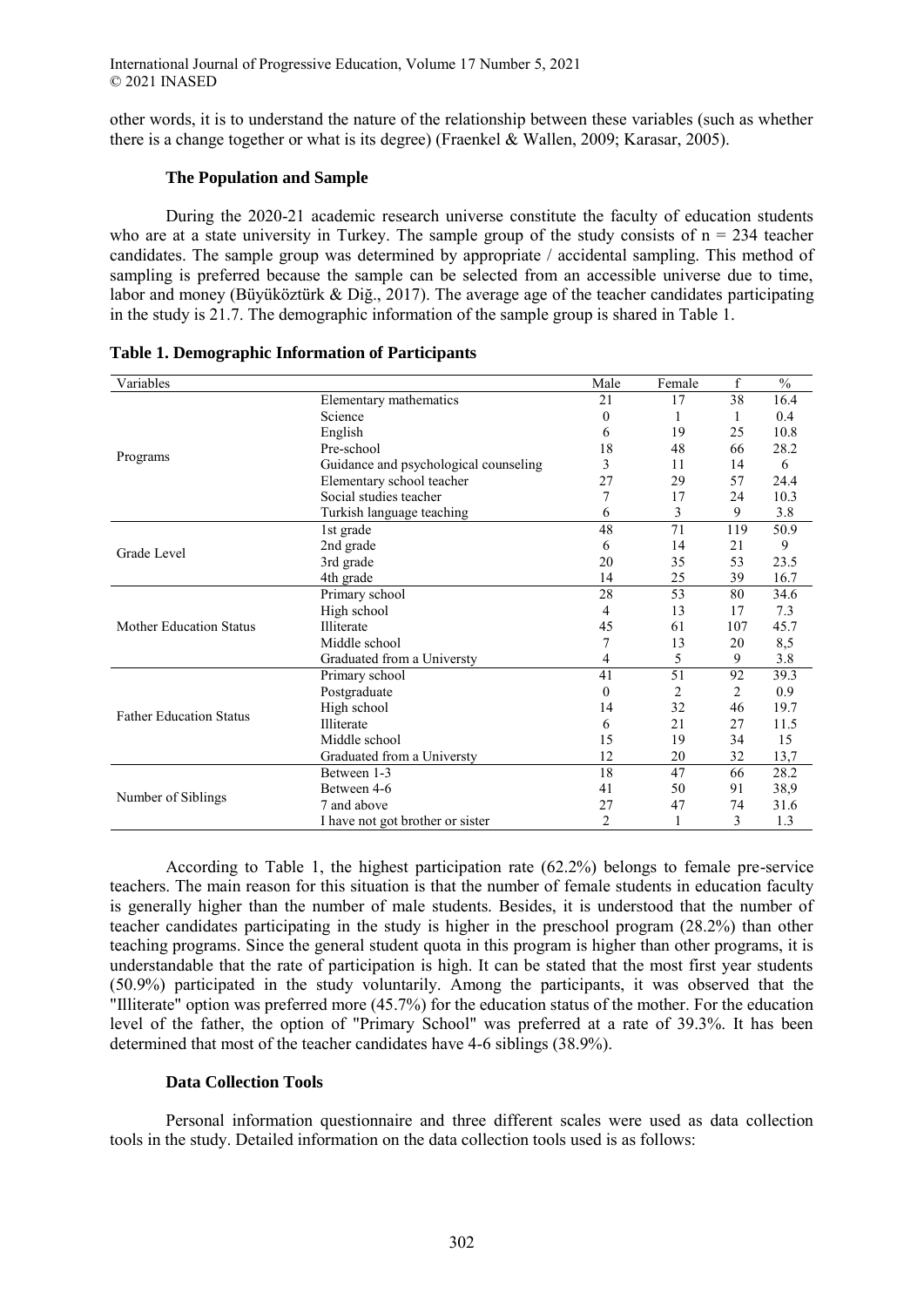*Personal Information Questionnaire:* There are seven structured questions in this questionnaire. Participants were asked questions about gender, age, class level, registered program, number of siblings, education status of fathers and mothers.

*Digital Literacy Scale:* The original of the scale, which was adapted into Turkish by Üstündağ, Güneş and Bahçivan (2017), belongs to Ng (2012). The Turkish version of the scale consists of 10 items and is one-dimensional. The calculated Cronbach Alpha reliability coefficient of the scale is .86 (Üstündağ, Günes, & Bahçivan, 2017). In this study, scale items were graded as: " $1 =$ Strongly Disagree,  $2 =$  Disagree,  $3 =$  Undecided,  $4 =$  Agree,  $5 =$  Strongly Agree". The reliability values calculated for the scale are Cronbach Alpha .87 and McDonalds' .88.

*Global School Memories Rating Scale:* The scale was adapted to Turkish culture by Başaran and Yıldırım (2017). The adaptation scale consists of 22 items and is one-dimensional. The original of the scale belongs to Rowley and Taylor (1999). The original scale consists of 26 items. There are six reverse-coded items in the scale. High scores from the scale indicate that the individual's memories about school are positive and good. The calculated Cronbach Alpha value of the scale is .89 (Başaran & Yıldırım, 2017). In this study, scale items were graded as: " $1 =$  Strongly Disagree,  $2 =$  Disagree,  $3 =$ Undecided,  $4 = \text{Agree}, 5 = \text{Strongly Age}$ . The reliability values calculated for the scale are Cronbach Alpha .87 and McDonalds' .88.

*Views on Distance Education Scale:* The scale was developed by Yıldırım et al. (2014). There are a total of 18 items in the scale, which consists of four sub-dimensions, namely "Personal Suitability, Effectiveness, Instructional and Preparedness". Reverse coding is used for seven of the scale items. The calculated Cronbach Alpha value of the scale is .86 (Yıldırım & Diğ., 2014). In this study, scale items were graded as: " $1 =$  Never Agree,  $2 =$  Rarely Agree,  $3 =$  Sometimes Agree,  $4 =$ Generally Agree,  $5 =$  Always Agree". The reliability values calculated for the scale are Cronbach Alpha .92 and McDonalds' ".93".

#### **Data Collection Process**

The data collection process of the research took place throughout the 2020-2021 academic year (Fall + Spring). Prior to the study, participants were asked to mark "yes" on a consent form indicating that they participated in the study voluntarily. Teacher candidates participating in the research follow the classes on Google Classroom due to the pandemic. For this reason, the data collection tool prepared for the research was sent to  $N = 461$  pre-service teachers via Classroom using an online Google Forms link (https://bit.ly/3relQkC). The return rate of data collection form is  $\sim$  51%. Marking appropriately among the returning data collection forms, missing data entry, not creating a pattern, etc. A preliminary examination was made before the analysis to be made in terms of criteria. At the end of this examination, analyzes were made on the data obtained from 234 data collection forms that were answered in accordance with the criteria required for analysis.

#### **Data Analysis**

First, whether the data met the assumption of normality or not was examined. The skewnesskurtosis values for the normality assumption can be found in Table 2. Accordingly, it is understood that these values are between  $-3$  and  $+3$  suggested by Tabachnick and Fidell (2013). In this case, it is accepted that the data generally meet the normality assumption. Then, the homogeneity of the variances was examined, and it was determined that Levene Test values were within acceptable limits (p> .05). All the scales used in the research are 5-point Likert scales. For this reason, the option ranges were arranged according to the interval coefficient  $(4/5 = .80)$  calculated for the evaluation range of the arithmetic mean of the scale scores  $(5-1 = 4)$ . For example; For the digital literacy scale average score (1-1.79), the averages between  $(1-1.79)$  are "very low",  $(1.80-2.59)$  "low",  $(2.60-3.39)$ "medium",  $(3.40-4.19)$  "high" and  $(4.20-5.00)$  are interpreted as "very high".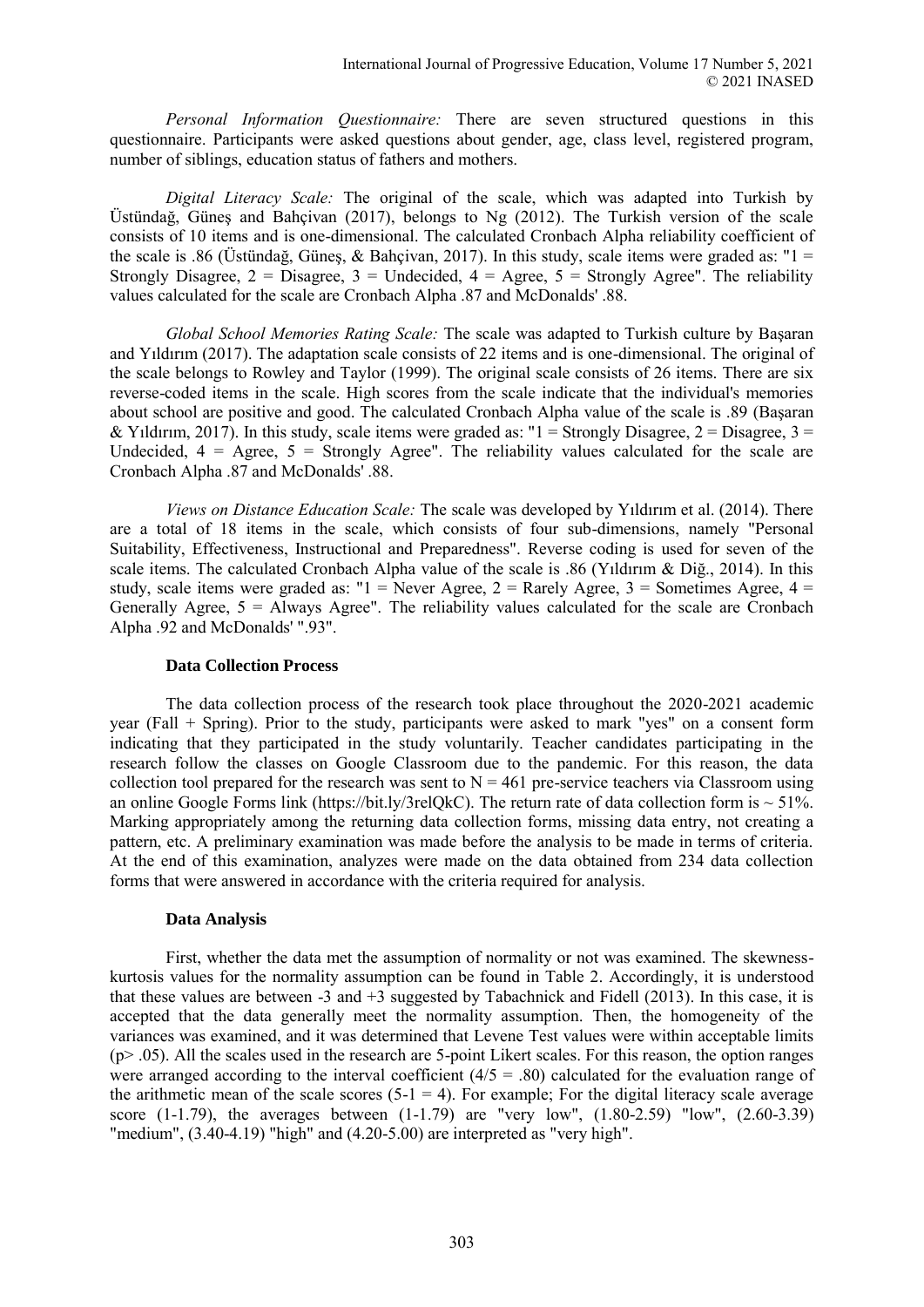Descriptive statistical analysis, Pearson Correlation analysis, Post-Hoc analysis (Games-Howell, Tukey), Independent sample t-test, One-way ANOVA test and Simple Linear Regression analysis were applied on the data. While interpreting the obtained correlation coefficients, the correlation intervals suggested by Cohen (1988) were used. Accordingly, it means small effect (.10- .29), medium effect (.30-.49) and strong effect (.50-1.00) for the established correlations. Jamovi (Version 1.6), a free open source statistical software, was used for data analysis. In the interpretation of the analysis results, the general significance value was taken as  $p < 0.05$ .

## **RESULTS AND DISCUSSION**

A Following the data analysis, the findings obtained for the research questions are shared below, together with the research questions.

## *What are the pre-service teachers' digital literacy levels, their views on distance education and their pre-university school memories?*

The findings obtained for the digital literacy levels of the pre-service teachers participating in the study, their views on distance education and the score levels of pre-university school memories are summarized in Table 2. In addition, in Table 2, along with the general views of the students about distance education, the level of the average scores reached for the sub-dimensions of "personal suitability, effectiveness, Instructiveness, familiarity " sub-dimensions of the scale of opinions towards distance education can be examined.

|  | Table 2. Detailed statistical values of the mean scores of the participants regarding digital |  |  |
|--|-----------------------------------------------------------------------------------------------|--|--|
|  | literacy, distance education and pre-university school memories                               |  |  |

|                 | DL       | <b>PSM</b> | DE        | <b>PS</b> | <b>Effect</b> | <b>Instruct</b> | Fami     |
|-----------------|----------|------------|-----------|-----------|---------------|-----------------|----------|
| n               | 234      | 234        | 234       | 234       | 234           | 234             | 234      |
| Mean            | 3.35     | 4.00       | 2.55      | 2.71      | 2.16          | 1.82            | 3.85     |
| $S_X$           | 0.0489   | 0.0380     | 0.0565    | 0.0823    | 0.0720        | 0.0624          | 0.0611   |
| SD.             | 0.748    | 0.581      | 0.864     | 1.26      | 1.10          | 0.954           | 0.935    |
| <b>Skewness</b> | $-0.286$ | $-0.666$   | 0.806     | 0.460     | 1.00          | 1.22            | $-0.563$ |
| Kurtosis        | 0.0876   | $-0.0566$  | $-0.0932$ | $-0.981$  | 0.180         | 0.845           | $-0.279$ |

When Table 2 are examined, the scores of pre-university teachers' memories of pre-university school ( $M = 4.00$ ,  $SD = .58$ ) are compared to other variables (digital literacy ( $M = 3.35$ ,  $SD = .75$ ) and distance education  $(M = 2.55, SD = .86)$ ). In other words, pre-university school memories of preservice teachers are high and positive. It has been found that the digital literacy levels of the participants are at a "medium" level and their views on distance education are generally at a "low" level.

The pre-service teachers stated a high level of opinion for the "familiarity" dimension of distance education ( $M = 3.85$ ,  $SD = .94$ ). In other words, pre-service teachers prefer to "postpone the assigned tasks, leave unfinished and wait until the last moment to do homework" at a very high level in the distance education process. So, it is understood that the opinions of the teacher candidates for the "instructiveness" dimension of distance education ( $M = 1.82$ ,  $SD = .94$ ) are quite low. According to this; Pre-service teachers do not think that face-to-face interaction is necessary for a good education. Contrary to what is known, it is not true for them that ideas in traditional education can be expressed instantly and more clearly. Students agree with a low level of opinion that face-to-face communication is needed in order to provide and learn a more effective learning environment.

Another dimension of distance education in which pre-service teachers take part at a low level is the "effectiveness" dimension ( $M = 2.16$ ,  $SD = 1.10$ ). In other words, students disagree with the view that distance education makes students more active in terms of teaching practices. Moreover, they are not eager to say that distance education is more effective than traditional education to provide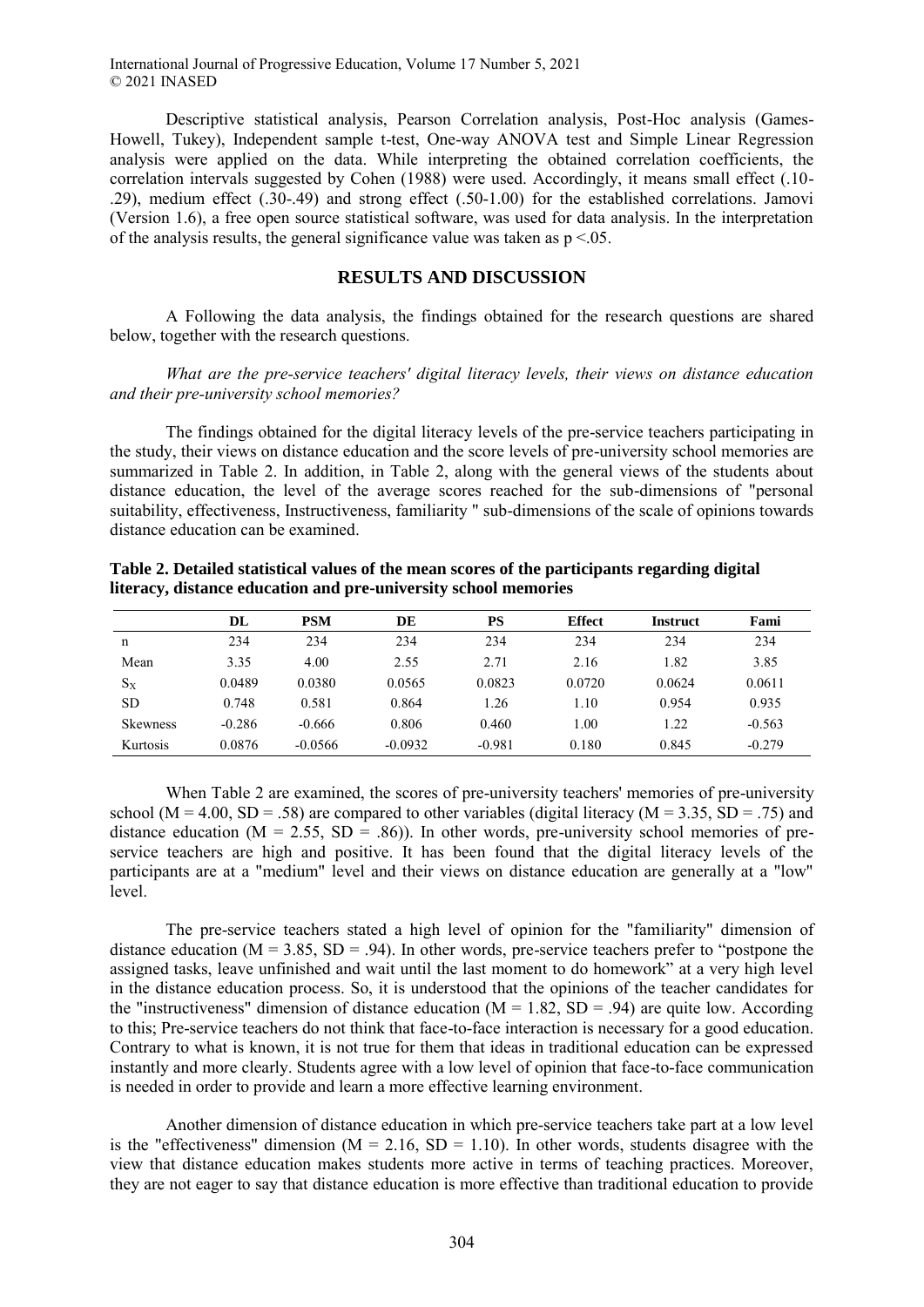a good learning opportunity, to enable the student to learn at his own pace and to increase the retention of learning. However, it can be stated that the opinions of the pre-service teachers about the "personal suitability" dimension of distance education ( $\overline{M} = 2.71$ ,  $SD = 1.26$ ) are at a medium level. In other words, almost half of the students prefer distance education due to the intensity of their personal work, lifestyle and the education they need. Besides, it is necessary to consider reasons such as not wasting time, the flexibility to attend classes from wherever they want, and it is difficult for them to go to the university campus.

*Are there any significant relationships between prospective teachers 'demographic characteristics (gender, grade level, parents' educational status, number of siblings, registered program) and their digital literacy levels, their views on distance education and their pre-university school memories?* 

In the study, no significant difference was found between the gender variable and the participants' digital literacy levels and their views on distance education in terms of independent t-test findings ( $p$  $>$  .05). However, it was found that the relationship between the gender of the participants and their pre-university school memories was significant in favor of the female participants. In other words, female teacher candidates 'pre-university school memories ( $\overline{M} = 4.10$ ,  $\overline{SD} = .55$ ) were significantly higher and positive than male students' preuniversity school memories ( $M = 3.85$ ,  $SD = .60$ ) ( $t = -3.13$ ;  $p < .001$ ; Cohen's  $d = -.42$ ).

No significant difference was found between teacher candidates 'enrolled teaching program and fathers' educational status variables, their digital literacy levels, their views on distance education and their pre-university school memories in terms of One-Way ANOVA test findings (p> .05). However, One Way-ANOVA findings obtained for the significant differences reached for the variables of class level, mother's education status and number of siblings belonging to teacher candidates are shared in Table 3.

| Variables                                 |                       | df | F    |      | p       | Significant        |
|-------------------------------------------|-----------------------|----|------|------|---------|--------------------|
|                                           |                       |    |      |      |         | <b>Differences</b> |
| Grade Level                               | Distance Education    | 3  | 5.43 | .066 | $.001*$ | $N>K - N>L$        |
| (1st grade (K); 2nd grade (L); 3rd)       | Instructiveness       |    | 4.88 | .060 | $.003*$ | $N>K - N>M$        |
| grade $(M)$ ; 4th grade $(N)$ )           | Personal Suitability  |    | 7.00 | .084 | $***$   | $N>K - N>L$        |
|                                           |                       | df |      | 'n   |         |                    |
|                                           | Digital Literacy      | 4  | 5.12 | .082 | $***$   | B>A                |
| Mother Education Status (Illiterate)      | Pre-University School | 4  | 4.34 | .070 | $.002*$ | B>A                |
| (A); Primary school (B))                  | Memories              |    |      |      |         |                    |
|                                           | Familiarity           | 4  | 2.76 | .046 | $.029*$ | B>A                |
|                                           |                       | df | F    | 'n   |         |                    |
| Number of Siblings                        |                       |    |      |      |         |                    |
| (I have not got brother or sister $(C)$ ; | Digital Literacy      | 3  | 3.02 | .038 | $.031*$ | $C>D: C \ge E$     |
| Between 4-6 (D); 7 and above $(E)$ )      |                       |    |      |      |         |                    |

#### **Table 3. One-way ANOVA Analysis Table for Participants' Variables**

Note: n=234; \* Significant load p<.05, \*\*\* Significant load p<.001

When Table 3 is examined, according to the One-Way ANOVA test, it is seen that there is a significant relationship between the class level variable of the participants and their views on distance education in general (F (3,230) = 5.43, p = .001,  $n2 = 0.07$ ). According to the Post-Hoc Tukey test conducted for the source of the significant difference reached; There is a significant difference between 4th grade students and 1st  $(p \le 0.001)$  and 2nd year  $(p = .03)$  students in favor of 4th grade students. In other words, positive opinions of 4th grade students on distance education are statistically higher than 1st and 2nd grade students.

Similarly, the relationship level between teacher candidates' views on the "instructiveness" sub-dimension of distance education and the classroom level variable was found to be significant (F  $(3,230) = 4.88$ ,  $p = .003$ ,  $p = .06$ ). According to the Tukey test, there is a significant difference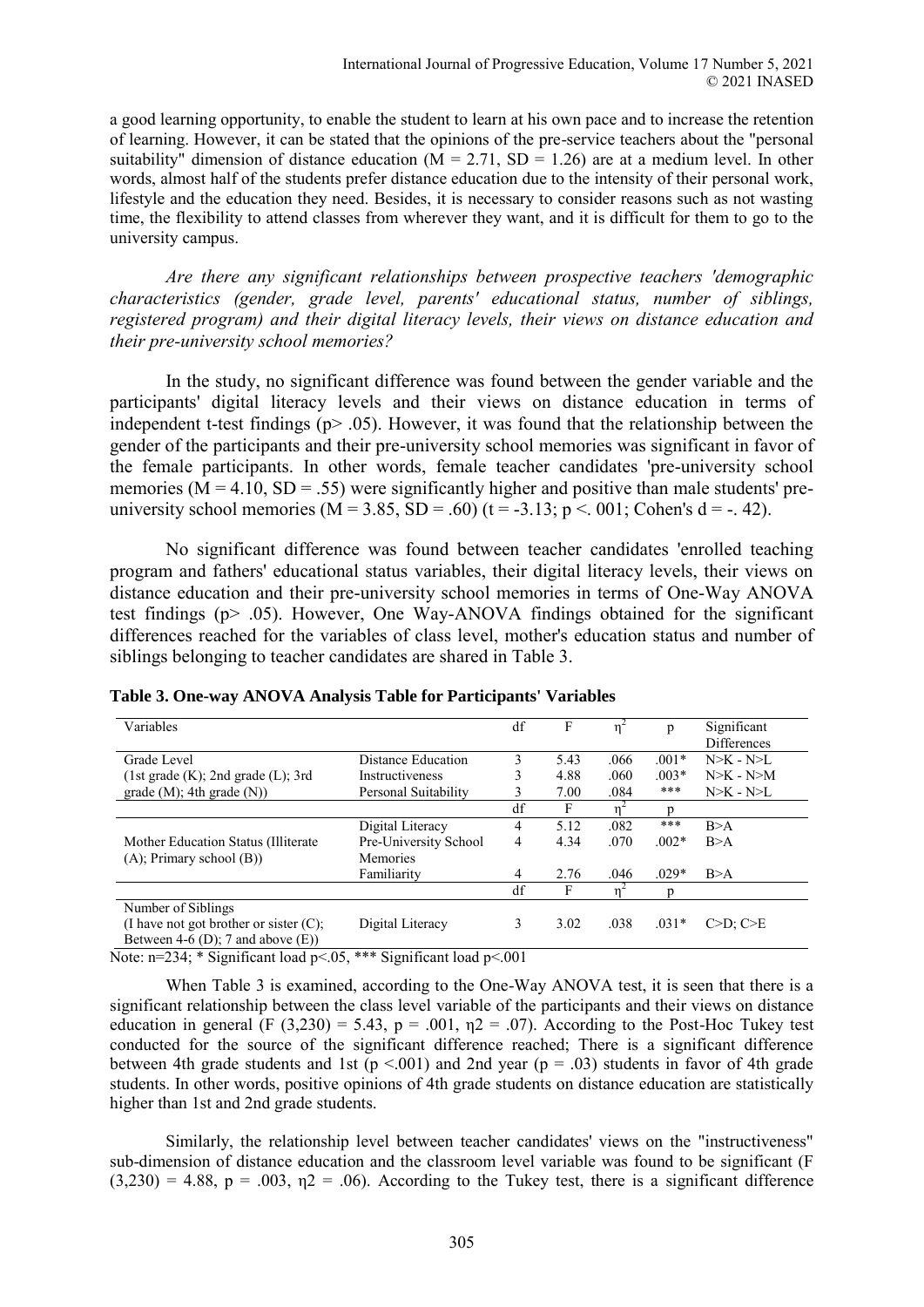between 4th grade students and 1st grade ( $p = 001$ ) and 3rd grade ( $p = .021$ ) students for the teaching dimension of distance education in favor of 4th grade students. Besides, it was determined that the relationship between students' grade level variable and their views on the "personal suitability" dimension of distance education was also significant (F  $(3,230) = 7.00$ , p <.001,  $n2 = .08$ ). According to the Post-Hoc Games-Howell test, it is understood that there is a significant difference in favor of 4th grade students between 4th grade students and 1st grade ( $p = .002$ ) and 2nd grade ( $p = .021$ ) students.

Likewise, according to the One-Way ANOVA test; teacher candidates' mother education status variable and digital literacy levels (F (4,229) = 5.12, p <.001,  $n^2$  = .08), "Familiarity" dimension of distance education (F (4,229) = 2.76, p = .029,  $n2 = 0.05$ ) and pre-university school memories (F  $(4,229) = 4.34$ ,  $p = .002$ ,  $p = .07$ ) were found to be significant. Accordingly, at the end of the Tukey test; It is understood that there is a significant difference between being a primary school graduate and being illiterate in terms of mother's education level at all variables. This significant difference (digital literacy (p  $\leq$  001), pre-university school memories (p = .002), and distance education familiarity dimension ( $p = .029$ )) are in favor of primary school graduation. In other words, the digital literacy levels, "tendency" levels of distance education and pre-university school memories of teacher candidates whose mother education level is primary school is significantly higher than those who are illiterate.

As a result of the One-Way ANOVA test conducted on the relationship between the number of siblings that the teacher candidates have / did not have and their digital literacy levels, the difference was found to be significant (F (3,230) = 3.02, p = .031,  $n2 = .04$ ). According to the Games-Howell test, the difference between pre-service teachers who said they had no siblings and those with 4 to 6 siblings ( $p = .037$ ) and those with 7 or more siblings ( $p = .025$ ) was significant. This significant difference is in favor of teacher candidates who do not have siblings.

*Are there any relationships / effects between prospective teachers' digital literacy levels and their views on distance education and their pre-university school memories?* 

Pearson Correlation analysis was conducted for the relationship between preservice teachers' digital literacy levels and their views on distance education and their pre-university school memories. The findings obtained are shared in Table 4.

| Variables                    | М    | SD   |         |          |          |          |                   |         |       |
|------------------------------|------|------|---------|----------|----------|----------|-------------------|---------|-------|
| 1. Digital Literacy (DL)     | 3.35 | .75  | $- -$   |          |          |          |                   |         |       |
| 2. Pre-University School     | 4.00 | .58  | $.20**$ | --       |          |          |                   |         |       |
| Memories (PSM)               |      |      |         |          |          |          |                   |         |       |
| 3. Distance Education (DE)   | 2.55 | .86  | $21**$  | $-06$    | $- -$    |          |                   |         |       |
| 4. Personal Suitability (PS) | 2.71 | 1.26 | $27***$ | $-0.09$  | $92***$  | $- -$    |                   |         |       |
| 5. Effectiveness             | 2.16 | 1.10 | $.20**$ | $-0.5$   | $91***$  | $.80***$ | $\qquad \qquad -$ |         |       |
| 6. Instructiveness           | 1.82 | .95  | $-.07$  | $-21**$  | $77***$  | $57***$  | $.66***$          | $- -$   |       |
| 7. Familiarity               | 3.85 | .94  | $.16*$  | $.24***$ | $.24***$ | .04      | .04               | $.10\,$ | $- -$ |
|                              |      |      |         |          |          |          |                   |         |       |

|  |  | Table 4. Correlation Table of the Basic Variables of the Study |  |  |  |  |  |  |
|--|--|----------------------------------------------------------------|--|--|--|--|--|--|
|--|--|----------------------------------------------------------------|--|--|--|--|--|--|

Note:  $n=234$ ; \* Significant load  $p<0.05$ , \*\* Significant load  $p<0.01$ , \*\*\* Significant load  $p<0.001$ 

According to Table 4, the relationship between teacher candidates' pre-university school memories and their digital literacy levels is significant ( $r = .20$ ,  $r = .04$ ,  $p = .002$ ). In other words, preservice teachers' pre-university school memories have a small positive effect of  $\sim$  4% on their digital literacy level. In addition, there is a significant relationship between the pre-university school memories of teacher candidates and the "Instructiveness" dimension of distance education (r =-. 21, r2  $= .04, p = .002$ ).

There is also a significant relationship between pre-university school memories and the "Familiarity" ( $r = .24$ ,  $r2 = .06$ ,  $p < .001$ ) dimension of distance education. According to this, the preuniversity school memories of students have a small negative effect of  $\sim$  4% on their views on the "Instructiveness" dimension of distance education. It can be said that the effect of participants' pre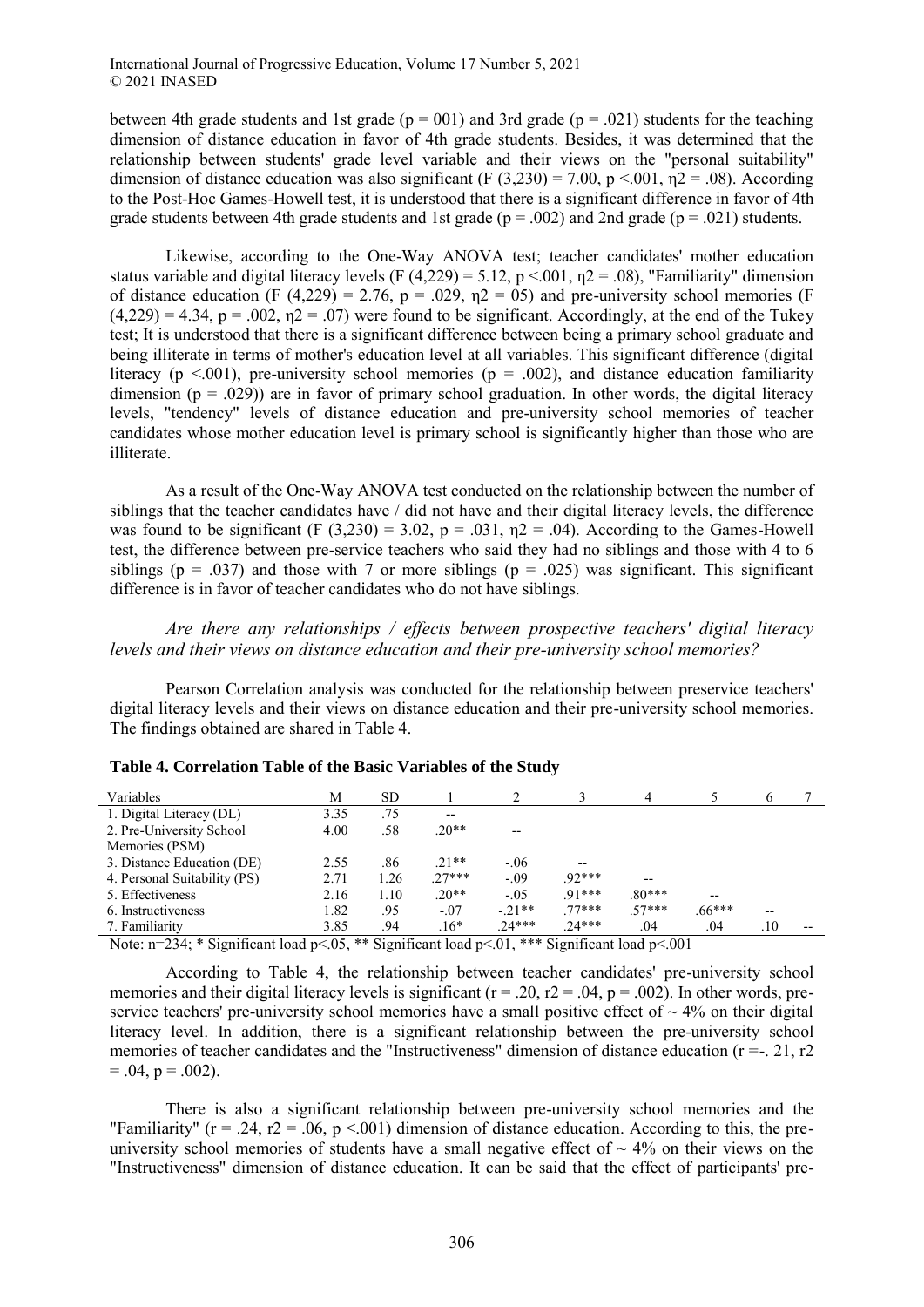university school memories on their "Familiarity" level to distance education has a small positive effect of  $\sim$  6%. In other words, a positive increase in the pre-university school memories of the students indicates that they find distance education more useful than traditional education with a small and significant difference in terms of the "Instructiveness" dimension of distance education. Yet, the increase in the score of pre-university school memories can also increase the academic procrastination tendency in distance education with a small and significant effect. So, it was determined that there is a positive and significant relationship with a small effect between pre-service teachers' digital literacy levels and their views on distance education ( $r = .21$ ,  $r = .05$ ,  $p = .001$ ). In other words, the increase in the digital literacy scores of the students positively affects their views on distance education with a small effect of  $\sim$  5%.

Moreover, the relationship between the digital literacy levels of students and the "personal fitness" (r = .27, r2 = .07, p <.001) dimension of distance education is significant. Similarly, the relationship between digital literacy and distance education's "effectiveness" ( $r = .20$ ,  $r = .04$ ,  $p =$ .003) and "Familiarity" ( $r = .16$ ,  $r = .02$ ,  $p = .001$ ) dimensions was also meaningful. It can be said that there are small and significant positive effects for the significant relationship levels in these dimensions.

Accordingly, it can be stated that as the digital literacy scores of the pre-service teachers increase, they think that distance education is more personally suitable  $($   $\sim$  7%) and offers a more effective learning environment ( $\sim$  4%). But, it is observed that the behavior of "academic procrastination" in distance education also increases with a small effect  $({\sim} 2\%)$  in students with high digital literacy. However, as the level of personal suitability in distance education increases, it is understood that it is more effective for students ( $r = .80$ ,  $r = .64$ ,  $p < .001$ ). In other words, it can be stated that the personal fitness variable has a strong and significant effect ( $\sim$  64%) on the effectiveness of distance education. As the level of personal suitability increases, pre-service teachers prefer distance education more ( $\sim$  33%) than traditional education (r = .57, r2 = .33, p <.001). Students find distance education  $\sim$  43% more instructive than traditional education when there is an effective distance education environment ( $r = .65$ ,  $r2 = .43$ ,  $p < .001$ ).

We can explain distance education as a flexible educational approach in which students can freely access learning resources and there is usually no time constraint (Aydin & Erol, 2021; Gökçe, 2008; İnce, Kabul & Diler, 2020). In this respect, it is possible to associate many 21st century skills, especially digital literacy, with distance education.

The results of this study generally show that there is a positive and effective relationship between pre-service teachers' digital literacy levels and their views on distance education and their pre-university school memories. But, no direct relationship was found between distance education and pre-university school memories.

Within the scope of the study, it is understood that the opinions of teacher candidates on distance education are generally low and at a positive level. It was determined that digital literacy levels are at a medium level. According to the researches (İnce, Kabul & Diler, 2020; Kırali & Alcı, 2016; Kurtüncü, & Kurt, 2020; Özyürek, Begde, Yavuz & Özkan, 2016; Serçemeli & Kurnaz, 2020); The low level of positive opinions of teacher candidates on distance education can be attributed to the deficiencies in the distance education infrastructure, the inadequacy of web-based applications, the lack of personal computers and internet, etc.

So, it can be said that the medium level of digital literacy coincides with some research results (Öteles, 2020; Yontar, 2019).

These results are incompatible with many research results in the literature. Because, according to the researches in the literature (Akgün & Akgün, 2020; Güngör & Kurtipek, 2020; Kozan & Bulut Özek, 2019; Rusydiyah et al, 2020); Students' views on digital literacy and distance education are high and at a good level.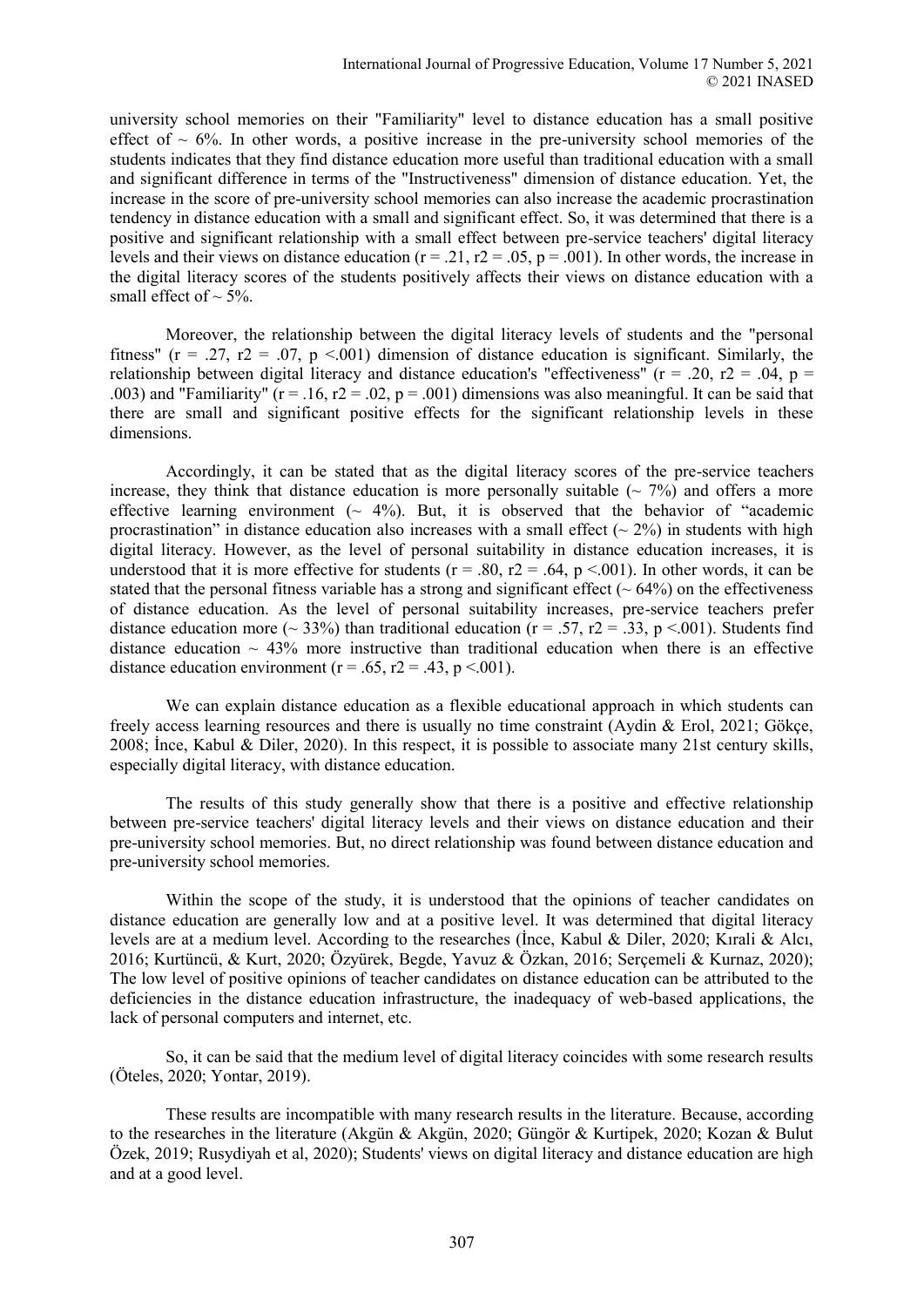Of course, it can be stated that for these disparate research results, for example, there is a difficulty in evaluating digital literacy due to the large number of definitions available (Miranda, Isaias & Pifano, 2018; Spante et al, 2018). Or it could be argued that the technology that underlies online learning can be assumed to be fast, easy to use, suitable for all learning activities, and accessible to all (Burton et al, 2015). However, due to similar reasons, high and good results were not obtained as expected at the end of this study for the digital literacy levels of the students.

On the other hand, among the important results of this study is the finding that the opinions of the teacher candidates towards distance education are at a high level in the "Familiarity" dimension. In other words, the tendency of teacher candidates to exhibit "academic procrastination" behaviors in the distance education process may increase. This result coincides with the results of some research (Bayrak, 2019; Goroshit & Hen, 2019; Uçar, 2020). According to Uçar (2020), students can show academic procrastination in distance education for reasons such as purposeful procrastination, the structure of the lesson, habit, circle of friends, lecturer and the idea of failure.

However, pre-service teachers prefer distance education more than traditional education in terms of "Instructiveness". This result does not coincide with the research results reached by Keskin and Özer Kaya (2020), Karatepe, Küçükgençay and Peker (2020) and Bircan, Eleroğlu, Arslan & Ersoy (2018). Distance education for teacher candidates is considered to be medium in terms of "personal suitability". In other words, pre-service teachers look positively towards distance education due to reasons such as intensive personal work, lifestyle, the trainings they need, saving time and the flexibility to attend classes from wherever they want. Another of these reasons is that it is difficult for them to go to the university campus. For these reasons, they think that distance education provides an advantage for them. This result is similar to the results reached by Çavuşoğlu and Acar (2020) and Cheng, Cheon and Cho (2020). However, students find distance education to be low-level effective. For this conclusion, according to Guardianship, Charissi and Tympa (2021), it may be necessary to first consider the roles of educators working in distance education.

Another result of the research; There is no significant relationship between the gender variable and the digital literacy level of pre-service teachers and their views on distance education. This result showing that there is no relationship between distance education and gender coincides with the research results of Kırali & Alcı (2016) and Kara (2021). On the other hand, many studies in the literature (Akgün & Akgün, 2020; Başar, Arslan, Günsel & Akpınar, 2019; Boyacı, 2019; Çam & Kıyık, 2017; Çavuşoğlu & Acar, 2020; Hamutoglu et al, 2020; Güngör & Kurtipek, 2020; Öteles, 2020; Özden, 2018; Yontar, 2019); It points out that there is a significant relationship between gender and the variables of digital literacy and distance education. In this context, for example, in general, male students' mean digital literacy score is significantly higher than female students.

According to another important result of this research; In terms of gender variable, it was revealed that the pre-university school memories of female pre-service teachers were significantly higher and positive than male students.

In the study, no significant relationship was found between pre-service teachers' grade levels and their digital literacy levels and their pre-university school memories. This result does not coincide with, for example, Dedebali's (2020) results for digital literacy. Yet, it has been revealed that there are some meaningful relationships between students' views on distance education and their grade levels. According to this; It is concluded that the opinions of the 4th grade teacher candidates about distance education are higher than the opinions of the 1st and 2nd grade pre-service teachers. In this context, it can be said that the 4th grade pre-service teachers found distance education more instructive and more personally appropriate than the 1st and 2nd grade teachers. In fact, these results are predictable. Because most of the 4th grade students prepare for various exams for both graduation and teaching. For this reason, they may think that a "face-to-face teaching" process can slow them down. These results obtained in terms of the grade levels of the teacher candidates do not match the research results of Başar and colleagues (2019).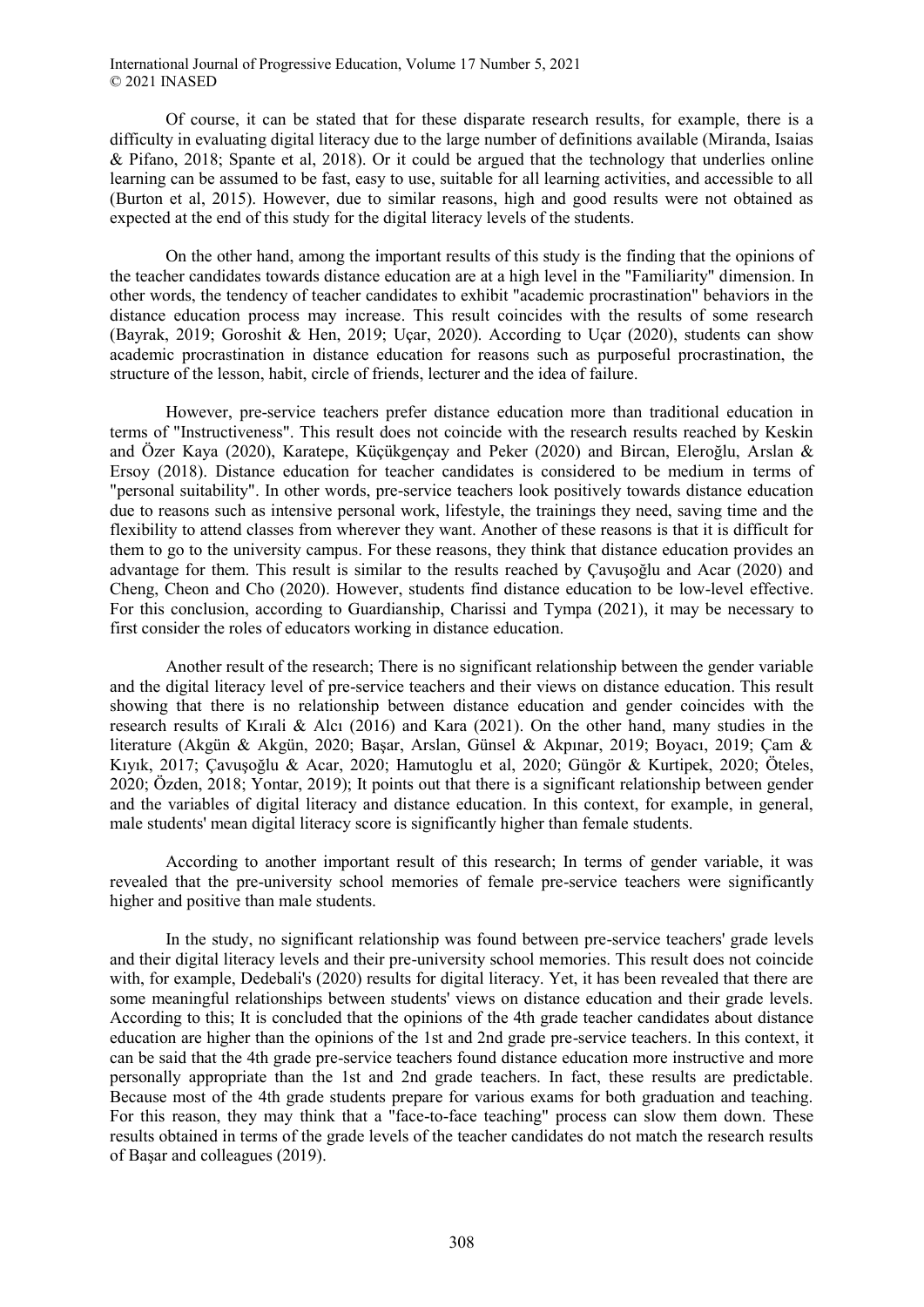The relationship between pre-service teachers' maternal education variables and their digital literacy levels, the "Familiarity" dimension of distance education and their pre-university school memories was found to be significant. The digital literacy levels and pre-university school memories of teacher candidates whose mother's education level is "primary school" is significantly higher than those of "illiterate". But, students whose mothers graduated from "primary school" tend to be more inclined towards "academic procrastination" in distance education.

In other words, the higher the education level of the mother; Pre-service teachers' digital literacy status and pre-university school memories may also be at a better level. At the same time, "academic procrastination" behaviors can be observed in distance education. According to this; The conclusion reached for the relationship between digital literacy and maternal education does not coincide with the research results of Kara (2021).

Here, according to Başaran and Yıldırım (2017) and Räty (2011), the existence of a meaningful relationship between the "disposition" dimension of distance education and the education status of the mother can be evaluated in the context of parents' school memories.

Also, according to the research findings, the relationships between the number of siblings that prospective teachers have and their digital literacy levels are also significant. In other words, digital literacy levels of teacher candidates who do not have siblings can be significantly higher than those with "more than 4 siblings". This result can be considered in terms of the number of children the family has and the opportunities for children to access technological products on time within the framework of the outputs of this situation on the family economy.

Correlationally significant correlations were reached between students' pre-university school memories and their digital literacy levels, and the "Instructiveness" and "Familiarity" dimensions of distance education. This situation can be interpreted that the better / positive the pre-university school memories of teacher candidates are, their digital literacy levels can also be positively affected. Students with higher pre-university school memories prefer distance education more than traditional education in terms of "teaching". However, this situation can also increase "academic procrastination" in distance education among teacher candidates with a small effect.

In addition, it is understood that there is a positive correlational relationship between the digital literacy levels of prospective teachers and their views on distance education. It can be stated that digital literacy levels of teacher candidates have a positive effect on their views on distance education with a small but effective increase. Accordingly, the increase in the effectiveness of distance education explains that prospective teachers find distance education more instructive. But, similarly, this situation may increase the tendency of "academic procrastination" in distance education in preservice teachers with a small effect. This result may be overcome by attaching more importance to the "personal suitability" dimension of distance education. Because the increase in personal fitness scores also has a small effect on the effectiveness and didactics of distance education. In other words, when there is an effective distance education environment, teacher candidates may prefer distance education more than traditional education. According to Abbas, Hussain, and Rasool (2019), it is possible to increase academic success and self-confidence in students with a well-designed distance education environment and a high rate of digital literacy.

#### **Limitations and Recommendations**

Apart from the results of this research, there are some limitations as well. Firstly, it can be stated that the rate of return of the data collection tool is slightly below the expected. Thus, the entire universe has not been reached. Secondly, the results reached are limited to the views of the small number of volunteer participants. So, it is possible to make some suggestions to educational policy developers, practitioners and researchers in terms of the results of the research. The results of this research can be taken into account while developing policies to include distance education in the teacher training process. In the process of implementing the distance education policies to be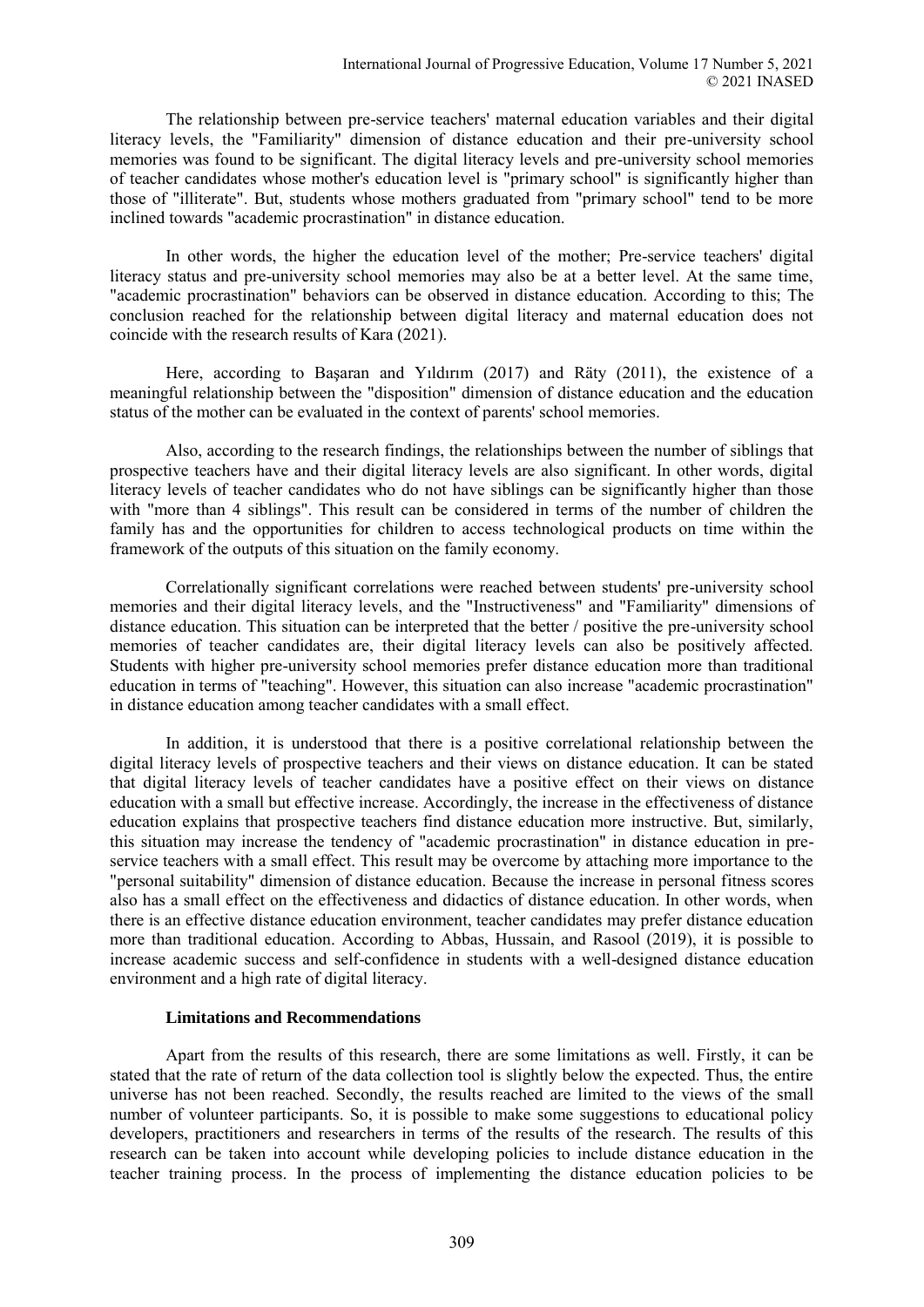developed for teacher candidates, special attention can be paid to the "personal suitability" criteria of distance education. Joint action researches, projects and workshops can be conducted with researchers on how to increase distance education and digital literacy skills of prospective teachers. Researchers can carry out longitudinal and mixed design studies on the possible effects of pre-university school memories on teacher education.

# **CONCLUSION**

At the end of the study, it was revealed that there was a significant and effective relationship between the digital literacy levels of the teacher candidates, the "Instructiveness" and "Familiarity" dimensions of distance education and their pre-university school memories. In this context, it can be said that the pre-university school memories of pre-service teachers should be considered as an important variable in future studies for teacher training. Research results also state that an effective distance education approach will have a positive and significant effect on pre-service teachers' views on distance education. While developing this type of distance education approach, more attention can be paid to the "personal suitability" dimension of distance education.

#### **REFERENCES**

- Abbas, Q., Hussain, S., & Rasool, S. (2019). Digital literacy effect on the academic performance of students at higher education level in Pakistan. *Global Social Sciences Review, 4*(1): 154-165.
- Akdemir, Ö. (2011). Yükseköğretimimizde uzaktan eğitim. *Yükseköğretim ve Bilim Dergisi, 1*(2): 69- 71.
- Akgün, İ. H. & Akgün, M. (2020). Sosyal bilgiler öğretmen adaylarının dijital okuryazarlık düzeylerinin incelenmesi. *Kırşehir Eğitim Fakültesi Dergisi, 21*(2): 1006-1024.
- Arabacı, İ. B., & Polat, M. (2013). Dijital yerliler, dijital göçmenler ve sınıf yönetimi. *Elektronik Sosyal Bilimler Dergisi, 12*(47): 11-20.
- Arwas, E., & Flum, H. (2020). "Pushing me ahead before I was ready was a serious mistake!"-School memories and identity development. *International Journal of Educational Research*, 103: 101649.
- Aydin, E., & Erol, S. (2021). The views of turkish language teachers on distance education and digital literacy during Covid-19 pandemic. *International Journal of Education and Literacy Studies*, *9*(1): 60-71.
- Başar, M, Arslan, S, Günsel, E, & Akpınar, M. (2019). Öğretmen adaylarının uzaktan eğitim algısı. *Journal of Multidisciplinary Studies in Education, 3*(2): 14-22. Retrieved from https://dergipark.org.tr/en/pub/jmse/issue/45032/555407
- Başaran, S. T. & Yıldırım, K. (2017). Anne ve babaların okul anılarının çocuklarının okula karşı tutum ve akademik başarılarına etkisi. *Ahi Evran Üniversitesi Kırşehir Eğitim Fakültesi Dergisi (KEFAD), 18*(2): 331-351. http://kefad.ahievran.edu.tr/Kefad/ArchiveIssues/PDF/e433d617 aed9-e711-80fc-00224d68272d
- Bayrak, F. (2018). Üniversite öğrencilerinin karma öğrenme ortamındaki akademik erteleme davranışları. *Ege Eğitim Dergisi, 19*(2): 470-487. doi: 10.12984/egeefd.370025
- Bircan, H, Eleroğlu, H, Arslan, R., & Ersoy, M. (2018). Cumhuriyet üniversitesi öğrencilerinin uzaktan eğitimde sunulan derslere yönelik bakış açısı. *Avrasya Sosyal ve Ekonomi Araştırmaları Dergisi, 5*(12): 91-100. Retrieved from https://dergipark.org.tr/en/pub/asead/issue/41905/505237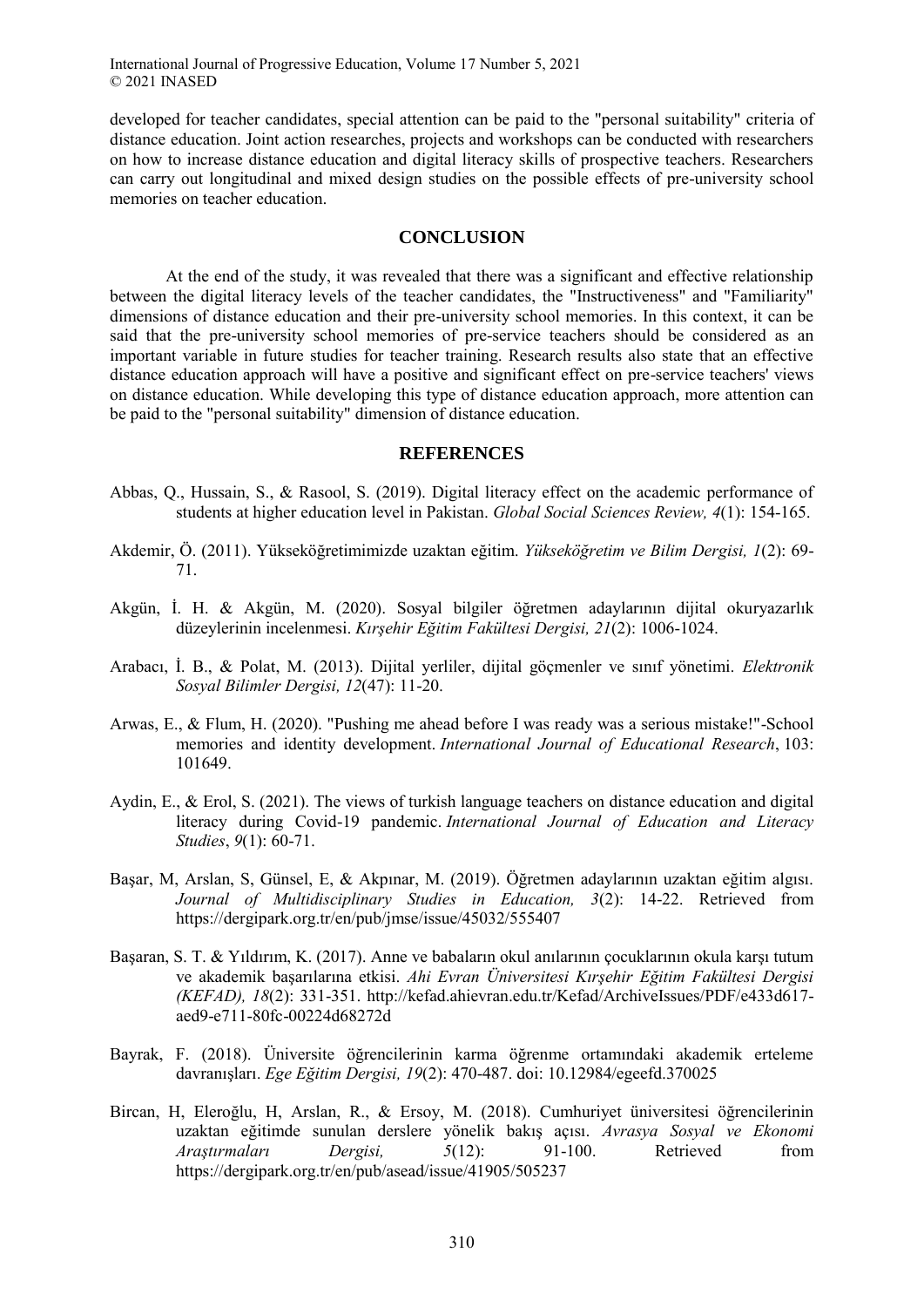- Boyacı, Z. (2019). *Öğretmen adaylarının yaşam boyu öğrenme eğilimleri ile dijital okuryazarlık düzeyleri arasındaki ilişki: Düzce Üniversitesi örneği* (Master's thesis, Sakarya Üniversitesi).
- Burton, L. J., Summers, J., Lawrence, J., Noble, K., & Gibbings, P. (2015). Digital literacy in higher education: The rhetoric and the reality. *In Myths in education, learning and teaching* (pp. 151-172). Palgrave Macmillan, London.
- Büyüköztürk, Ş., Çakmak, E. K., Akgün, Ö. E., Karadeniz, Ş., & Demirel, F. (2017). *Bilimsel araştırma yöntemleri*. Pegem Atıf İndeksi, 1-360.
- Can, E. (2020). Coronavirüs (Covid-19) pandemisi ve pedagojik yansımaları: Türkiye'de açık ve uzaktan eğitim uygulamaları. *Açıköğretim Uygulamaları ve Araştırmaları Dergisi, 6*(2): 11- 53. Retrieved from https://dergipark.org.tr/en/pub/auad/issue/55662/761354
- Cheng, J., Cheon, J. & Cho, M.H. (2020). An exploratory study of preservice teachers' readiness for online learning. In D. Schmidt-Crawford (Ed.), *Proceedings of Society for Information Technology & Teacher Education International Conference* (pp. 238-242). Online: Association for the Advancement of Computing in Education (AACE). Retrieved March 17, 2021 from https://www.learntechlib.org/primary/p/215756/.
- Cohen, J. (1988). *Statistical power analysis for the behavioral sciences* (2nd ed.) Hillsdale, NJ: Lawrence Erlbaum Associates.
- Çam, E., & Kıyıcı, M. (2017). Perceptions of prospective teachers on digital literacy. *Malaysian Online Journal of Educational Technology, 5*(4): 35-50.
- Çavuşoğlu, G, & Acar, K. (2020). Üniversite öğrencilerinin uzaktan eğitime yönelik görüşleri ile yaşam boyu öğrenme düzeyleri arasındaki ilişki. *Spor ve Performans Araştırmaları Dergisi, 11*(3): 207-220. doi: 10.17155/omuspd.819058
- Dedebali, N. C. (2020). Analysis of digital literacy and metaphoric perceptions of teacher candidate. *International Journal of Educational Methodology, 6*(1): 135-145.
- Donohue, K. (2008). *Children's early reading: How parents' beliefs about literacy learning and their own school experiences relate to the literacy support they provide for their children*  (Unpublished doctoral dissertation). New York University, New York, USA.
- Durak, G, Çankaya, S., & İzmirli, S. (2020). COVID-19 Pandemi döneminde Türkiye'deki üniversitelerin uzaktan eğitim sistemlerinin incelenmesi. *Necatibey Eğitim Fakültesi Elektronik Fen ve Matematik Eğitimi Dergisi, 14*(1): 787-809. doi: 10.17522/balikesirnef.743080
- İnce, E. Y., Kabul, A., & Diler, İ. (2020). Distance education in higher education in the COVID-19 pandemic process: A case of Isparta Applied Sciences University. *Distance Education, 4*(4): 343-351.
- Fraenkel, J. R., & Wallen, N. E. (2009). *How to design and evaluate research in education* (Seventh ed.). New York: McGraw-Hill.
- Goroshit, M., & Hen, M. (2019). Academic procrastination and academic performance: Do learning disabilities matter? *Current Psychology*, 1-9.
- Gökçe, A. (2008). Küreselleşme sürecinde uzaktan eğitim. *Dicle Üniversitesi Ziya Gökalp Eğitim Fakültesi Dergisi*, (11): 1-12. Retrieved from https://dergipark.org.tr/en/pub/zgefd/issue/47957/606765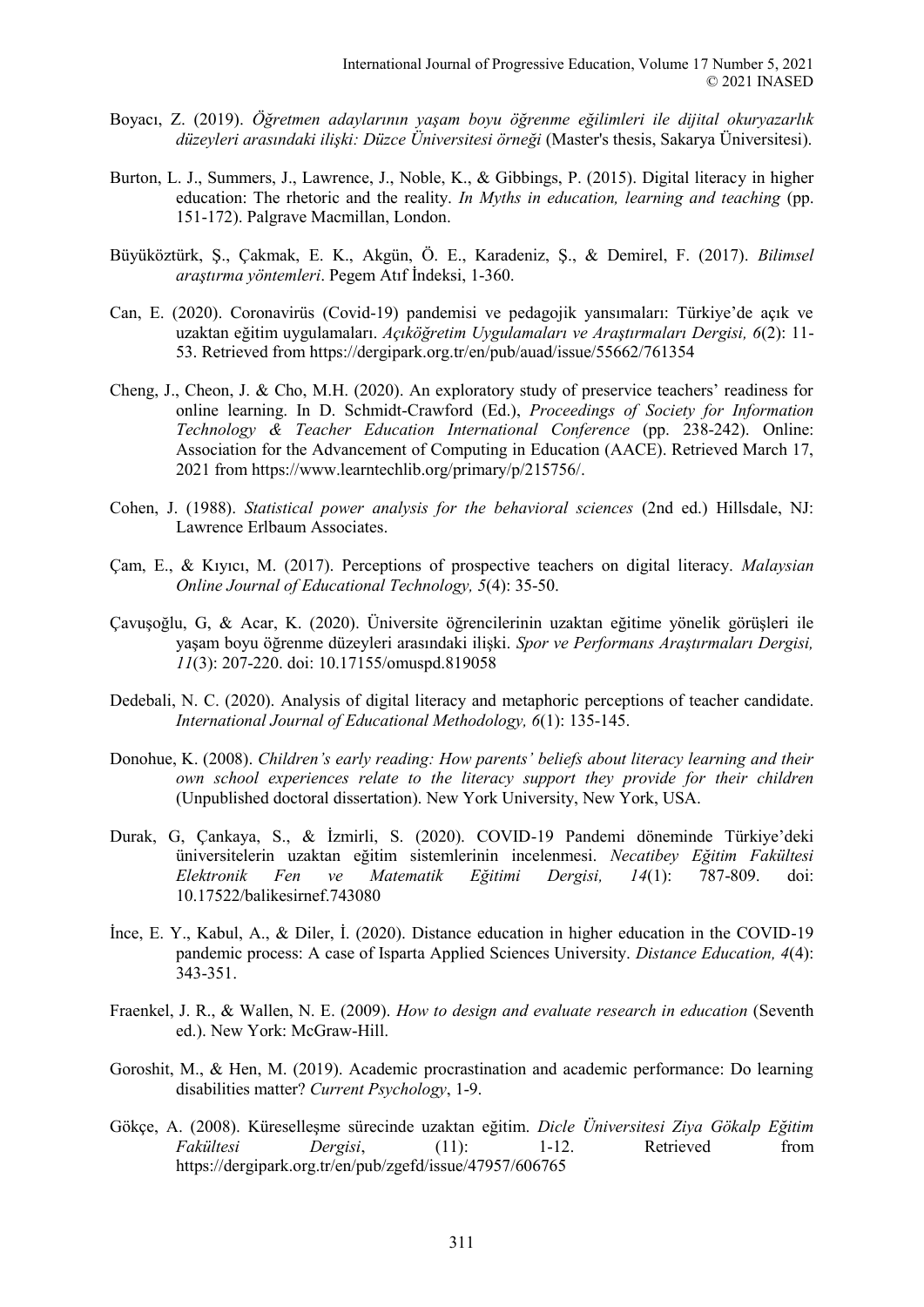- Güngör, N. B., & Kurtipek, S. (2020). Spor bilimleri fakültesi öğrencilerinin bireysel yenilikçilik düzeyinin dijital okuryazarlığa etkisinin yapısal eşitlik modeli ile incelenmesi. *Journal of Human Sciences, 17*(2): 756-767. doi:10.14687/jhs.v17i2.6021
- Hamutoglu, N. B., Gemikonakli, O., De Raffaele, C., & Gezgin, D. M. (2020). Comparative crosscultural study in digital literacy. *Eurasian Journal of Educational Research*, 88: 121-147.
- Heikkilä, V., Uusiautti, S., & Määttä, K. (2012). Teacher students' school memories as a part of the development of their professional identity. *Journal of Studies in Education, 2*(2): 215-229.
- Kara, S. (2021). *Öğretmen adaylarının dijital okuryazarlık düzeyleri ile web ortamında bilgi arama ve yorumlama stratejileri arasındaki ilişkinin incelenmesi* (Master's thesis, Necmettin Erbakan Üniversitesi Eğitim Bilimleri Enstitüsü).
- Karabacak, Z. İ., & Sezgin, A. A. (2019). Türkiye'de dijital dönüşüm ve dijital okuryazarlık. *Türk İdare Dergisi, 1*(488): 319-343.
- Karasar, N. (2005). *Bilimsel araştırma yöntemi* (14. Baskı). Ankara: Nobel Yayın Dağıtım.
- Karatepe, F., Küçükgençay, N. & Peker, B. (2020). Öğretmen adayları senkron uzaktan eğitime nasıl bakıyor? Bir anket çalışması. *Journal of Social and Humanities Sciences Research, 7*(53): 1262-1274.
- Kaya, G. I. (2018). Construction of Academic Success and Failure in School Memories. *Educational Research and Reviews*, *13*(1): 12-20.
- Keskin, M, Özer Kaya, D. (2020). COVID-19 sürecinde öğrencilerin web tabanlı uzaktan eğitime yönelik geri bildirimlerinin değerlendirilmesi. *İzmir Kâtip Çelebi Üniversitesi Sağlık Bilimleri Fakültesi Dergisi, 5*(2): 59-67. Retrieved from https://dergipark.org.tr/en/pub/ikcusbfd/issue/55773/754174
- Kırali, F, & Alcı, B. (2016). Üniversite öğrencilerinin uzaktan eğitim algısına ilişkin görüşleri. *İstanbul Aydın Üniversitesi Dergisi, 8*(30): 55-83. Retrieved from https://dergipark.org.tr/en/pub/iaud/issue/30078/324645
- Kozan, M., & Bulut Özek, M. (2019). BÖTE bölümü öğretmen adaylarının dijital okuryazarlık düzeyleri ve siber zorbalığa ilişkin duyarlılıklarının incelenmesi. *Fırat Üniversitesi Sosyal Bilimler Dergisi, 29*(1): 107-120. doi: 10.18069/firatsbed.538657
- Kürtüncü, M, & Kurt, A. (2020). Covıd-19 pandemisi döneminde hemşirelik öğrencilerinin uzaktan eğitim konusunda yaşadıkları sorunlar. *Avrasya Sosyal ve Ekonomi Araştırmaları Dergisi, COVID-19 özel sayısı 2*: 66-77. Retrieved from https://dergipark.org.tr/en/pub/asead/issue/54658/725503
- Lahelma, E. (2002). School is for meeting friends: Secondary school as lived and remembered. *British Journal of Sociology of Education, 23*(3): 367-381.
- List, A. (2019). Defining digital literacy development: An examination of pre-service teachers' beliefs. *Computers & Education*, 138: 146-158.
- Meda, J., & Viñao, A. (2017). School memory: historiographical balance and heuristics perspectives. In *School Memories* (pp. 1-9). Springer, Cham.
- Miller, K., & Shifflet, R. (2016). How memories of school inform preservice teachers' feared and desired selves as teachers. *Teaching and Teacher Education*, 53: 20-29.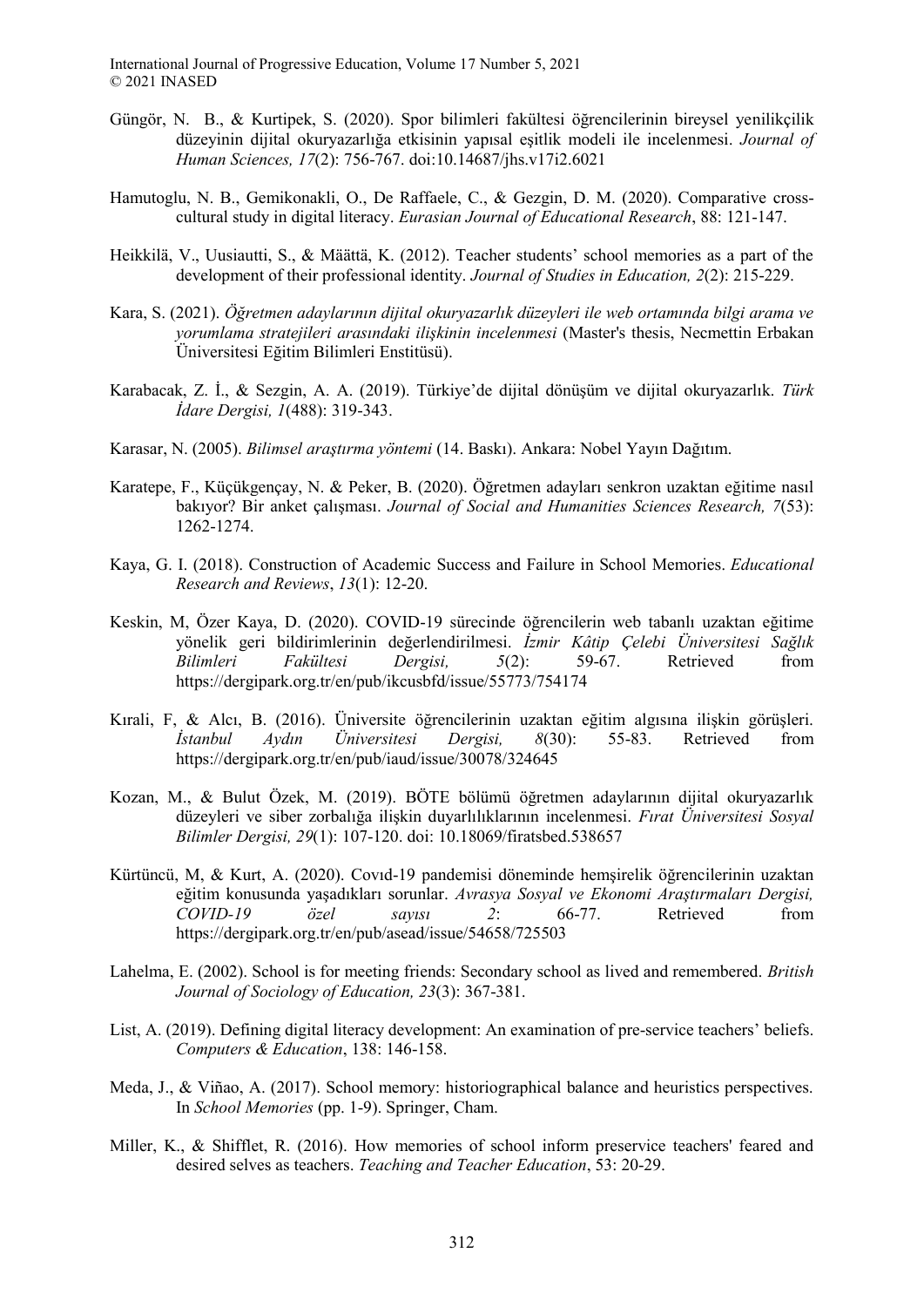- Miranda, P., Isaias, P., & Pifano, S. (2018, July). Digital literacy in higher education. *In International Conference on Learning and Collaboration Technologies* (pp. 71-87). Springer, Cham.
- Nawaz, A., & Kundi, G. M. (2010). Digital literacy: An analysis of the contemporary paradigms. *International Journal of Science and Technology Education Research, 1*(2): 19-29.
- Ng, W. (2012). Can we teach digital natives digital literacy? *Computers & Education, 59*(3): 1065- 1078.
- Öteles, Ü. U. (2020). A study on the examination of the relationship between lifelong learning tendency and digital literacy level. *Online Submission, 7*(8): 57-73.
- Özdemir, E. (2015). *Tarama yöntemi*. M. Metin (Ed.). Kuramdan Uygulamaya Eğitim Bilimlerinde Bilimsel Araştırma Yöntemleri (s. 77 – 97). Ankara: Pegem Akademi.
- Özden, M. (2018). Digital literacy perceptions of the students in the department of computer technologies teaching and turkish language teaching. *International Journal of Progressive Education, 14*(4): 26-36.
- Özyürek, A, Begde, Z, Yavuz, N., & Özkan, İ. (2016). Uzaktan eğitim uygulamasının öğrenci bakış açısına göre değerlendirilmesi. *Karabük Üniversitesi Sosyal Bilimler Enstitüsü Dergisi, 6*(2): 595-605. Retrieved from https://dergipark.org.tr/en/pub/joiss/issue/30780/323661
- Räty, H. (2010). Do parents' own school memories contribute to their satisfaction with their child's school? *Educational Studies, 36*(5): 581-584.
- Rothenberg, J. J. (1994). Memories of schooling. *Teaching and Teacher Education, 10*(4): 369-379.
- Rowley, S.J. ve Taylor, L.C. (1999, August). Qualitative results from the parent-child-school transition study. Paper presented at *the Annual Conference of the American Psychological Association*, Boston, MA.
- Rusydiyah, E., Rusydiyah, E. F., Purwati, E., & Prabowo, A. (2020). How To Use Digital Literacy As A Learning Resource For Teacher Candidates In Indonesia. *Jurnal Cakrawala Pendidikan*, 39(2): 305-318.
- Serçemeli, M, & Kurnaz, E. (2020). Covıd-19 pandemi döneminde öğrencilerin uzaktan eğitim ve uzaktan muhasebe eğitimine yönelik bakış açıları üzerine bir araştırma. *Uluslararası Sosyal Bilimler Akademik Araştırmalar Dergisi, 4*(1): 40-53. Retrieved from https://dergipark.org.tr/en/pub/utsobilder/issue/55152/741358
- Smith, P. K., Singer, M., Hoel, H., & Cooper, C. L. (2003). Victimization in the school and the workplace: are there any links? *British Journal of Psychology, 94*(2): 175-188.
- Sonu, D. (2020). Making a racial difference: a foucauldian analysis of school memories told by undergraduates of color in the United States. *Critical Studies in Education*, 1-15.
- Spante, M., Hashemi, S. S., Lundin, M., & Algers, A. (2018). Digital competence and digital literacy in higher education research: Systematic review of concept use. *Cogent Education, 5*(1): 1519143.
- Tabachnick, B. G., & Fidell, L. S. (2013). *Using multivariate statistics* (6th ed.). Boston: Pearson.
- Tanggaard, L., & Nielsen, K. (2013). School memories situating school. *Scandinavian Journal of Educational Research, 57*(1): 71-88.